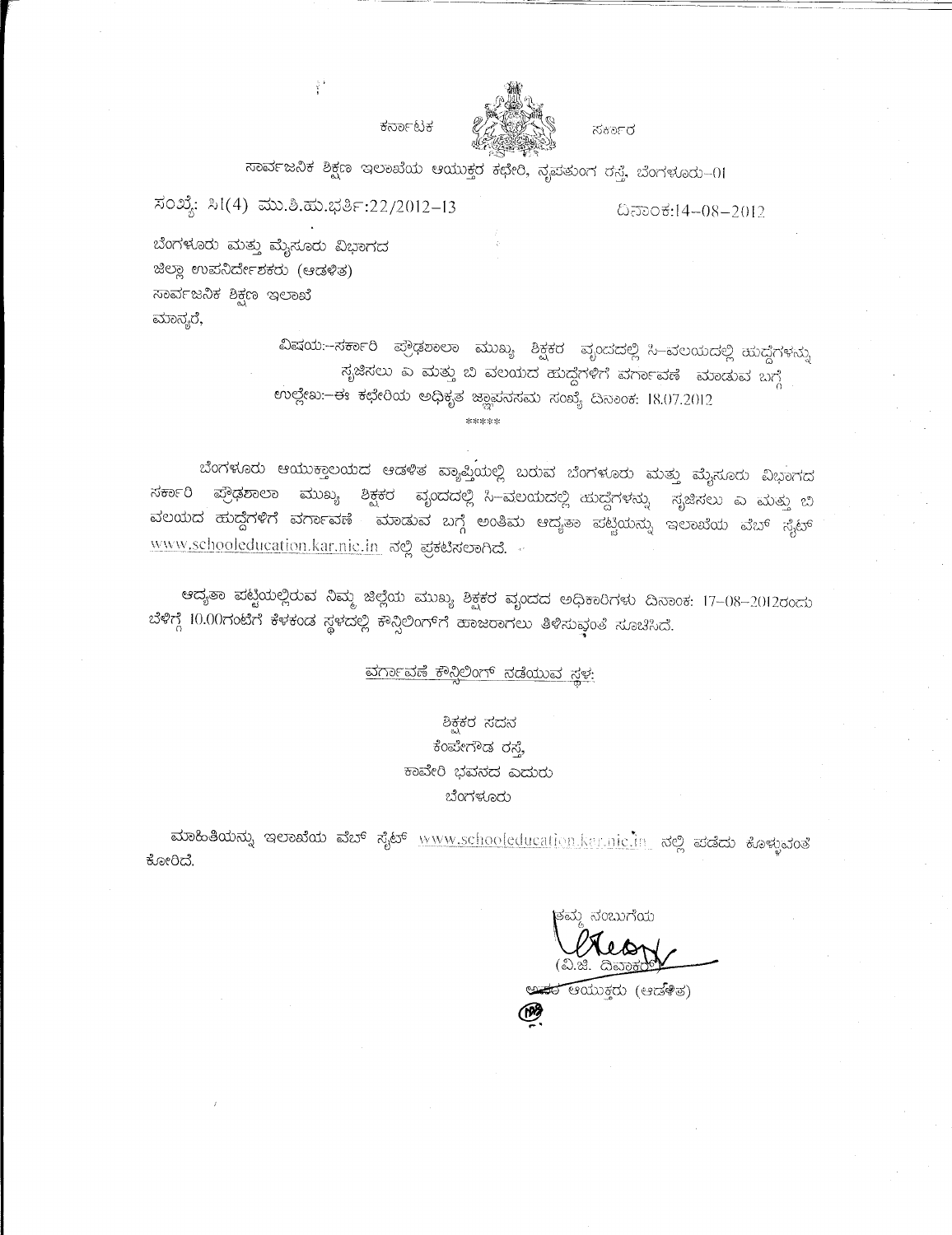



ಸಾರ್ವಜನಿಕ ಶಿಕ್ಷಣ ಇಲಾಖೆಯ ಆಯುಕ್ತರ ಕಛೇರಿ, ನೃಪತುಂಗ ರಸ್ತೆ, ಬೆಂಗಳೂರು-()।

ಸಂಖ್ಯೆ: ಸಿ1(4) ಮು.ಶಿ.ಹು.ಭರ್ತಿ:22/2012-13

ದಿನಾಂಕ:14–08–2012

### <u>ಪ್ರಕಟಣೆ</u>

ಬೆಂಗಳೂರು ಆಯುಕ್ತಾಲಯದ ಆಡಳಿತ ವ್ಯಾಪ್ತಿಯಲ್ಲಿ ಬರುವ ಬೆಂಗಳೂರು ಮತ್ತು ಮೈಸೂರು ವಿಭಾಗದ ಸರ್ಕಾರಿ ಪ್ರೌಢಶಾಲಾ ಮುಖ್ಯ ಶಿಕ್ಷಕರ ವೃಂದದಲ್ಲಿ ಸಿ–ವಲಯದಲ್ಲಿ ಹುದ್ದೆಗಳನ್ನು ಸೃಜಿಸಲು ಎ ಮತ್ತು ಬಿ ವಲಯದ ಹುದ್ದೆಗಳಿಗೆ ವರ್ಗಾವಣೆ ಮಾಡುವ ಬಗ್ಗೆ ಅಂತಿಮ ಆದ್ಯತಾ ಪಟ್ಟಿಯನ್ನು ಇಲಾಖೆಯ ವೆಬ್ ಸೈಟ್ www.schooleducation.kar.nic.in ನಲ್ಲಿ ಪ್ರಕಟಿಸಲಾಗಿದೆ.

ಆದ್ಯತಾ ಪಟ್ಟಿಯಲ್ಲಿರುವ ಮುಖ್ಯ ಶಿಕ್ಷಕರ ವೃಂದದ ಅಧಿಕಾರಿಗಳು [ಅರ್ಜಿ ಅನುಮೋದನೆಯಾಗಿರುವ ಬಗ್ಗೆ ಜಿಲ್ಲಾ ಉಪ ನಿರ್ದೇಶಕರು (ಆಡಳಿತ) ಇವರು ನೀಡಿರುವ ಸ್ವೀಕೃತಿ ಪತ್ರದೊಂದಿಗೆ) ದಿನಾಂಕ: 17-08-2012ರಂದು ಬೆಳಿಗ್ಗೆ 10.00ಗಂಟೆಗೆ ಕೆಳಕಂಡ ಸ್ಥಳದಲ್ಲಿ ಕೌನ್ಸಿಲಿಂಗ್ಗೆ ಹಾಜರಾಗಲು ತಿಳಿಸಿದೆ.

## ವರ್ಗಾವಣೆ ಕೌನ್ತಿಲಿಂಗ್ ನಡೆಯುವ ಸ್ಥಳ:

# ಶಿಕ್ಷಕರ ಸದನ ಕೆಂಪೇಗೌಡ ರಸ್ತೆ, ಕಾವೇರಿ ಭವನದ ಎದುರು ಬೆಂಗಳೂರು

ಮಾಹಿತಿಯನ್ನು ಇಲಾಖೆಯ ವೆಬ್ ಸೈಟ್ www.schooleducation.kar.nic.in ನಲ್ಲಿ ಪಡೆದು ಕೊಳ್ಳುವಂತೆ ಕೋರಿದೆ.

(ವಿ.ಜಿ. *ರಿ* ಅ<del>ವರಿ</del> ಆಯುಕ್ತರು (ಆಡಳಿತ)

 $\tilde{\mathbf{z}}$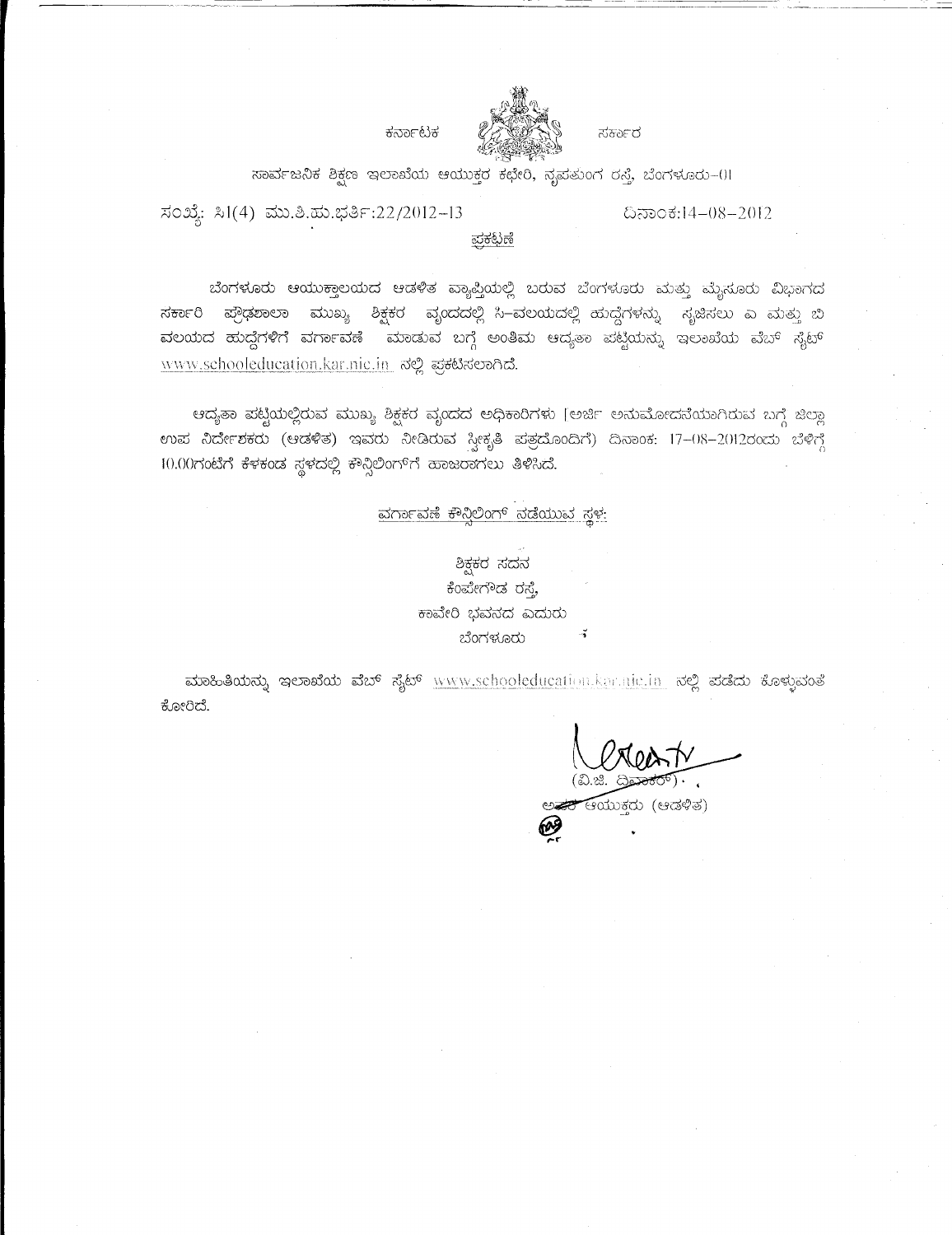| <b>GROUP B</b>      |                                       |                                     |                                            | <b>Transfer Authority: CPI BANGALORE</b>         |
|---------------------|---------------------------------------|-------------------------------------|--------------------------------------------|--------------------------------------------------|
| <b>Priority No.</b> | <b>Applicant Name</b>                 | <b>School / Office Name</b>         | <b>DOB</b>                                 | <b>Spouse Working/Residential Taluk</b>          |
| <b>APPL No.</b>     | <b>Designation</b>                    | <b>Subject</b>                      | <b>DOJS</b>                                | <b>Spouse working/Residential district</b>       |
| <b>DISE Code</b>    | <b>School / Office Name</b>           | <b>Working Taluk Name</b>           | Gender/<br><b>Marital</b><br><b>status</b> | <b>Prority Claimed</b>                           |
| <b>KGID No.</b>     | <b>School category / Working zone</b> | <b>Working District/office Name</b> | <b>Excess Teacher</b>                      | <b>Total weightage</b><br><b>Completed years</b> |
| 1                   | <b>MALLIKARJUNARADYA H R</b>          |                                     | 08/01/1965                                 | $\Omega$                                         |
| 001156              | Vice Principal                        |                                     | 05/08/1994                                 | $\mathbf 0$                                      |
| 29180202003         | GJC NAGASANDRA                        | <b>GUBBI</b>                        | Male / Married                             | <b>TERMINALLY ILL CASES</b>                      |
| 1290162             | Group B / C                           | <b>TUMKUR</b>                       |                                            | 8<br>Δ                                           |
| $\mathbf{2}$        | <b>LALITHAMMA M</b>                   |                                     | 22/05/1971                                 | <b>HOSAKOTE</b>                                  |
| 001255              | HM-Group B                            |                                     | 30/04/1999                                 | <b>BANGALORE RURAL</b>                           |
| 29210422031         | G HS DODDAGATTIGANABBE                | <b>HOSAKOTE</b>                     | Female / Married                           | HUSBAND AND WIFE BOTH IN GOVERNMENT              |
| 1450356             | Group B / C                           | <b>BANGALORE RURAL</b>              |                                            | 26<br>13                                         |
| 3                   | <b>SIDDAIAH</b>                       |                                     | 12/05/1960                                 | <b>TIPTUR</b>                                    |
| 000519              | HM-Group B                            |                                     | 15/12/1984                                 | <b>TUMKUR</b>                                    |
| 29180803503         | <b>GHS ALBUR</b>                      | <b>TIPTUR</b>                       | Male / Married                             | HUSBAND AND WIFE BOTH IN GOVERNMENT              |
| 1129880             | Group $B / C$                         | <b>TUMKUR</b>                       |                                            | 20<br>10                                         |
| 4                   | <b>SHANTHARAJU N</b>                  |                                     | 01/07/1969                                 | <b>MADDUR</b>                                    |
| 000634              | HM-Group B                            |                                     | 18/11/1999                                 | <b>MANDYA</b>                                    |
| 29220211114         | GHS BHARATHINAGARA (K.M.DODI)         | <b>MADDUR</b>                       | Male / Married                             | HUSBAND AND WIFE BOTH IN GOVERNMENT              |
| 1191111             | Group B / C                           | <b>MANDYA</b>                       |                                            | 19<br>10                                         |
| 5                   | <b>UMA BHARATHI M P</b>               |                                     | 12/09/1961                                 | <b>BANGARAPETE</b>                               |
| 001092              | HM-Group B                            |                                     | 21/12/1984                                 | <b>KOLAR</b>                                     |
| 29191302101         | GHS DODDACHINNAHALLI                  | K G F                               | Female / Married                           | HUSBAND AND WIFE BOTH IN GOVERNMENT              |
| 1148159             | Group B / C                           | <b>KOLAR</b>                        |                                            | 14<br>$\overline{7}$                             |
| 6                   | <b>SOMANNA R</b>                      |                                     | 12/06/1969                                 | <b>CHITRADURGA</b>                               |
| 001131              | HM-Group B                            |                                     | 18/07/1994                                 | CHITRADURGA                                      |
| 29130109602         | GOVT.HS JC.HALLI                      | <b>CHITRADURGA</b>                  | Male / Married                             | <b>HUSBAND AND WIFE BOTH IN GOVERNMENT</b>       |
| 1313648             | Group B / C                           | <b>CHITRADURGA</b>                  |                                            | 5<br>10                                          |
| $\overline{z}$      | <b>GOVINDAPPA H</b>                   |                                     | 01/06/1968                                 | <b>CHALLAKERE</b>                                |
| 000199              | HM-Group B                            |                                     | 21/07/1994                                 | CHITRADURGA                                      |
| 29130208103         | <b>GHS THIPPAREDDYHALLY</b>           | <b>CHALLAKERE</b>                   | Male / Married                             | HUSBAND AND WIFE BOTH IN GOVERNMENT              |
| 1278734             | Group B / C                           | <b>CHITRADURGA</b>                  |                                            | 5<br>10                                          |
| 8                   | <b>K C RAJASEKHAR</b>                 |                                     | 12/09/1957                                 | <b>SHIMOGA</b>                                   |
| 000602              | Vice Principal                        |                                     | 26/05/1984                                 | <b>SHIMOGA</b>                                   |
| 29150537606         | <b>GPUC AYANUR</b>                    | SHIMOGA                             | Male / Married                             | HUSBAND AND WIFE BOTH IN GOVERNMENT              |
| 1177575             | Group B / C                           | <b>SHIMOGA</b>                      |                                            | 8<br>4                                           |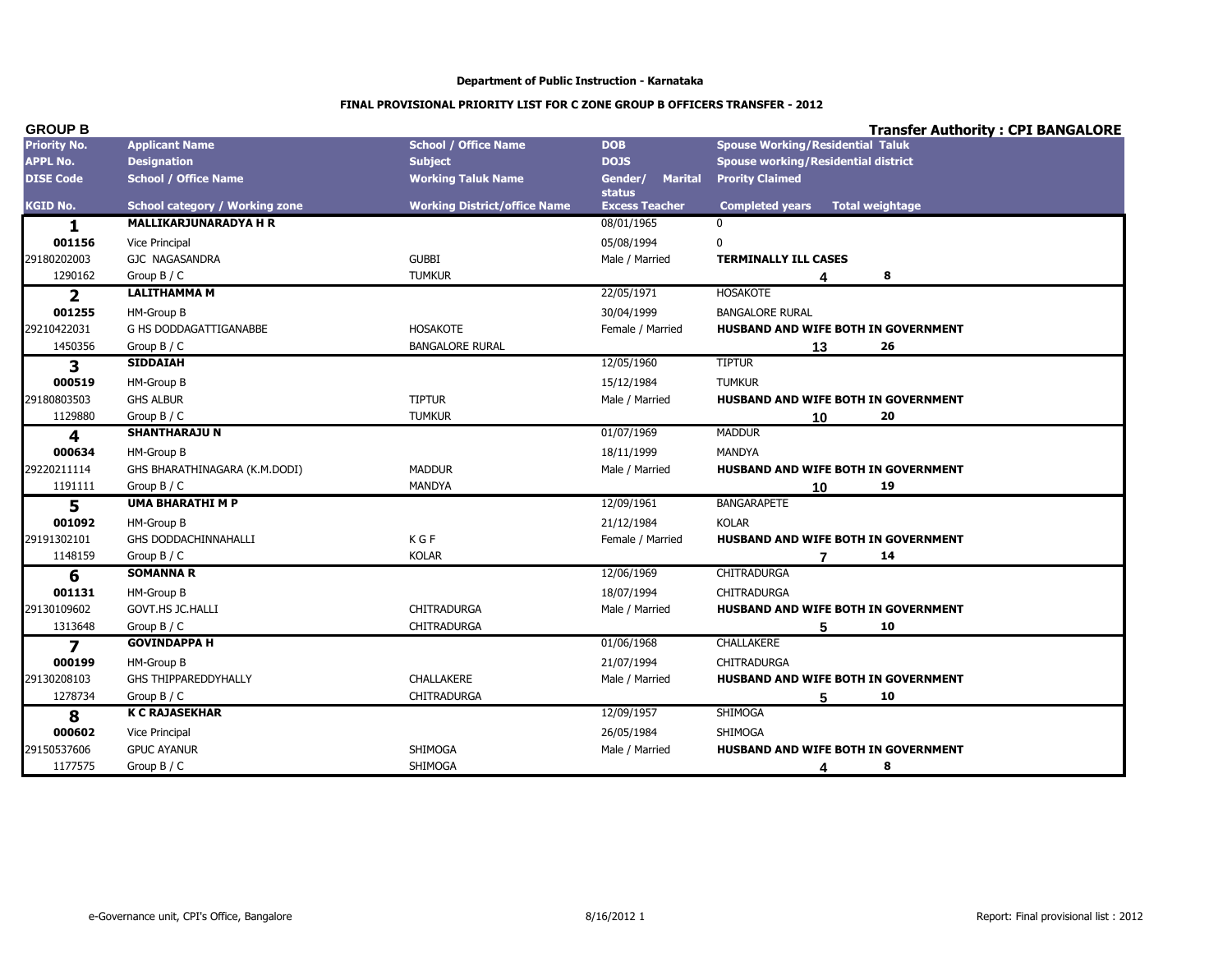| 9           | Y M GURURAJA               |                        | 01/08/1961       | <b>KUDLIGI</b>                             |
|-------------|----------------------------|------------------------|------------------|--------------------------------------------|
| 000958      | HM-Group B                 |                        | 14/08/1984       | <b>BELLARY</b>                             |
| 29140702306 | GHS-HAGARIGAJAPURA         | HARAPANAHALLI          | Male / Married   | HUSBAND AND WIFE BOTH IN GOVERNMENT        |
| 1092606     | Group $B / C$              | DAVANAGERE             |                  | 8<br>4                                     |
| 10          | <b>PRAKASHAM</b>           |                        | 18/07/1961       | <b>CHITRADURGA</b>                         |
| 000205      | HM-Group B                 |                        | 13/12/1984       | <b>CHITRADURGA</b>                         |
| 29130113302 | GOVT.H.S.KADABANAKATTE     | <b>CHITRADURGA</b>     | Male / Married   | HUSBAND AND WIFE BOTH IN GOVERNMENT        |
| 1237351     | Group $B / C$              | CHITRADURGA            |                  | 8<br>4                                     |
| 11          | <b>PARTHA TM</b>           |                        | 01/07/1959       | <b>HASSAN</b>                              |
| 000042      | HM-Group B                 |                        | 27/12/1984       | <b>HASSAN</b>                              |
| 29230720703 | <b>GHS NITTURU</b>         | <b>HASSAN</b>          | Male / Married   | HUSBAND AND WIFE BOTH IN GOVERNMENT        |
| 1194192     | Group $B / C$              | <b>HASSAN</b>          |                  | 8<br>4                                     |
| 12          | <b>RAVIKUMAR S</b>         |                        | 01/06/1961       | <b>GUBBI</b>                               |
| 000509      | HM-Group B                 |                        | 31/12/1984       | <b>TUMKUR</b>                              |
| 29180212902 | <b>GCHS NERALEKERE</b>     | <b>GUBBI</b>           | Male / Married   | HUSBAND AND WIFE BOTH IN GOVERNMENT        |
| 1128920     | Group B / C                | <b>TUMKUR</b>          |                  | 8<br>4                                     |
| 13          | <b>KANAKAMMA V</b>         |                        | 16/05/1966       | CHITRADURGA                                |
| 001073      | HM-Group B                 |                        | 20/07/1994       | <b>CHITRADURGA</b>                         |
| 29130303804 | <b>GHS BEERENAHALLI</b>    | <b>HIRIYUR</b>         | Female / Married | HUSBAND AND WIFE BOTH IN GOVERNMENT        |
| 1698532     | Group $B / C$              | CHITRADURGA            |                  | 8<br>4                                     |
| 14          | <b>VENKATESHA J</b>        |                        | 06/11/1960       | <b>GUBBI</b>                               |
| 000239      | Vice Principal             |                        | 22/07/1994       | <b>TUMKUR</b>                              |
| 29180207306 | <b>GJC KADABA</b>          | <b>GUBBI</b>           | Male / Married   | <b>HUSBAND AND WIFE BOTH IN GOVERNMENT</b> |
| 1289889     | Group $B / C$              | <b>TUMKUR</b>          |                  | 8<br>4                                     |
| 15          | <b>R G MAHESHWARAPPA</b>   |                        | 18/04/1959       | <b>SHIMOGA</b>                             |
| 000968      | HM-Group B                 |                        | 01/01/2008       | <b>SHIMOGA</b>                             |
| 29150415509 | <b>GHS KALMANE</b>         | <b>SHIKARIPUR</b>      | Male / Married   | HUSBAND AND WIFE BOTH IN GOVERNMENT        |
| 1079255     | Group B / C                | SHIMOGA                |                  | 8<br>4                                     |
| 16          | <b>R S DODDANNA</b>        |                        | 18/02/1957       | <b>MYSORE RURAL</b>                        |
| 000330      | Lecturer-DIET              |                        | 18/12/1982       | <b>MYSORE</b>                              |
| 34292500021 | <b>DIET KODAGU</b>         |                        | Male / Married   | HUSBAND OR WIFE IN GOVERNMENT              |
| 990823      | Group B / C                | <b>KODAGU</b>          |                  | 28<br>14                                   |
| 17          | <b>K N SHIVANANJEGOWDA</b> |                        | 20/07/1963       | <b>HASSAN</b>                              |
| 000603      | HM-Group B                 |                        | 30/04/1999       | <b>HASSAN</b>                              |
| 29230109802 | <b>GHS KUNDUR</b>          | <b>ALUR</b>            | Male / Married   | HUSBAND OR WIFE IN GOVERNMENT              |
| 1532464     | Group $B / C$              | <b>HASSAN</b>          |                  | 26<br>13                                   |
| 18          | <b>RAJESHWARI B C</b>      |                        | 29/07/1969       | NORTH1                                     |
| 001051      | HM-Group B                 |                        | 30/04/1999       | <b>BANGALORE NORTH</b>                     |
| 29280700407 | <b>GHS VIDYANAGARA</b>     | NORTH <sub>4</sub>     | Female / Married | <b>HUSBAND OR WIFE IN GOVERNMENT</b>       |
| 1845729     | Group $B / C$              | <b>BANGALORE NORTH</b> |                  | 26<br>13                                   |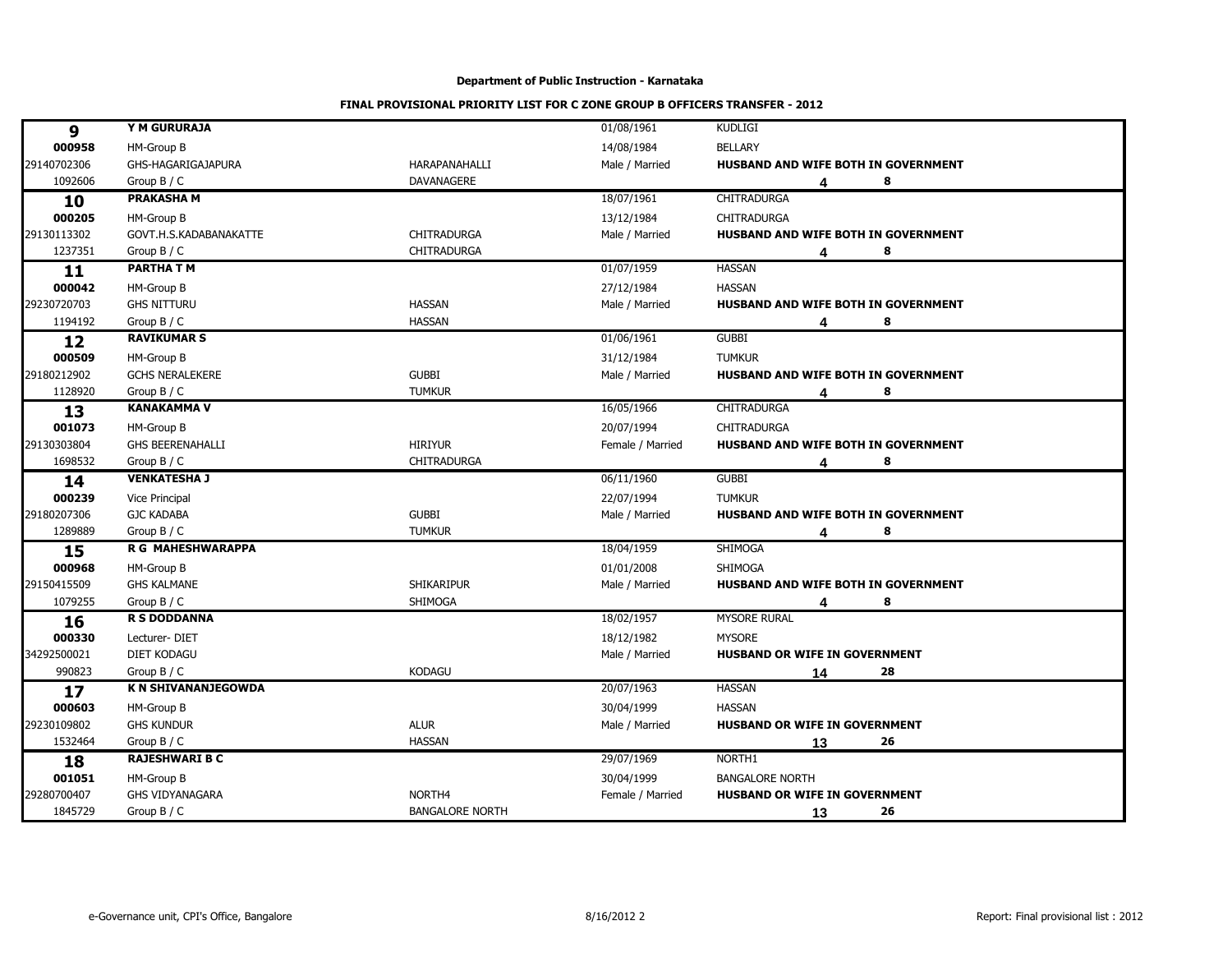|              | <b>BHARATHI B P</b>           |                        | 20/05/1970       | NORTH4                               |
|--------------|-------------------------------|------------------------|------------------|--------------------------------------|
| 19<br>001085 | HM-Group B                    |                        | 30/04/1999       | <b>BANGALORE NORTH</b>               |
| 29280706503  | <b>GHS CHIKKAJALA</b>         | NORTH4                 | Female / Married | HUSBAND OR WIFE IN GOVERNMENT        |
| 1703408      | Group B / C                   | <b>BANGALORE NORTH</b> |                  | 26<br>13                             |
| 20           | <b>RUKMINI S</b>              |                        | 02/02/1973       | MYSORE NORTH                         |
| 000395       | HM-Group B                    |                        | 03/05/1999       | <b>MYSORE</b>                        |
| 29261010704  | <b>GHS KAMPALAPURA</b>        | PERIYA PATNA           | Female / Married | <b>HUSBAND OR WIFE IN GOVERNMENT</b> |
| 1532667      | Group $B / C$                 | <b>MYSORE</b>          |                  | 26<br>13                             |
| 21           | <b>THEHRAT</b>                |                        | 10/03/1975       | <b>MANDYA NORTH</b>                  |
| 000194       | HM-Group B                    |                        | 03/05/1999       | <b>MANDYA</b>                        |
| 29220803706  | <b>GCHS CHANDAGALU</b>        | <b>MANDYA NORTH</b>    | Female / Married | <b>HUSBAND OR WIFE IN GOVERNMENT</b> |
| 1532728      | Group $B / C$                 | MANDYA                 |                  | 26<br>13                             |
| 22           | <b>DURUGAPPA D</b>            |                        | 01/06/1967       | DAVANAGERE(S)                        |
| 000368       | HM-Group B                    |                        | 04/05/1999       | DAVANAGERE                           |
| 29140306704  | S.H.P GOVT. H.S MALALKERE     | DAVANAGERE(S)          | Male / Married   | <b>HUSBAND OR WIFE IN GOVERNMENT</b> |
| 1664976      | Group $B / C$                 | <b>DAVANAGERE</b>      |                  | 26<br>13                             |
| 23           | <b>TRIVENI N Y</b>            |                        | 26/04/1975       | CHITRADURGA                          |
| 000998       | HM-Group B                    |                        | 01/05/1999       | <b>CHITRADURGA</b>                   |
| 29130111804  | <b>GHS KURUBANAHALLI</b>      | <b>CHITRADURGA</b>     | Female / Married | HUSBAND OR WIFE IN GOVERNMENT        |
| 1662245      | Group $B / C$                 | <b>CHITRADURGA</b>     |                  | 24<br>12                             |
| 24           | <b>SHIVANANDA S B</b>         |                        | 23/07/1957       | DAVANAGERE(S)                        |
| 000600       | HM-Group B                    |                        | 03/05/1999       | <b>DAVANAGERE</b>                    |
| 29140305602  | <b>GHS - RAMAGONDANAHALLI</b> | DAVANAGERE(S)          | Male / Married   | <b>HUSBAND OR WIFE IN GOVERNMENT</b> |
| 1573644      | Group $B / C$                 | <b>DAVANAGERE</b>      |                  | 24<br>12                             |
| 25           | <b>RAMACHANDRA G</b>          |                        | 15/01/1957       | CHIKKABALLAPUR                       |
| 000931       | HM-Group B                    |                        | 05/05/1999       | CHIKKABALLAPURA                      |
| 29210224915  | <b>G HS HULIKUNTE</b>         | <b>DODDABALLAPURA</b>  | Male / Married   | HUSBAND OR WIFE IN GOVERNMENT        |
| 1723870      | Group B / C                   | <b>BANGALORE RURAL</b> |                  | 24<br>12                             |
| 26           | <b>SATISH V</b>               |                        | 03/04/1965       | DEVANAHALLI                          |
| 000973       | HM-Group B                    |                        | 17/11/1999       | <b>BANGALORE RURAL</b>               |
| 29210306503  | <b>G HS NARAYANAPURA</b>      | DEVANAHALLI            | Male / Married   | HUSBAND OR WIFE IN GOVERNMENT        |
| 1277621      | Group B / C                   | <b>BANGALORE RURAL</b> |                  | 24<br>12                             |
| 27           | <b>SRINIVASA K</b>            |                        | 06/07/1963       | DAVANAGERE(S)                        |
| 000864       | HM-Group B                    |                        | 18/11/1999       | <b>DAVANAGERE</b>                    |
| 29140110702  | <b>GHS-KAGATURU</b>           | CHANNAGIRI             | Male / Married   | HUSBAND OR WIFE IN GOVERNMENT        |
| 1191123      | Group $B / C$                 | DAVANAGERE             |                  | 24<br>12                             |
| 28           | <b>DAKSHAYINI H S</b>         |                        | 12/05/1972       | <b>DODDABALLAPURA</b>                |
| 000935       | HM-Group B                    |                        | 18/11/1999       | <b>BANGALORE RURAL</b>               |
| 29210217404  | G HS SAKKARE GOLLAHALLI       | DODDABALLAPURA         | Female / Married | HUSBAND OR WIFE IN GOVERNMENT        |
| 1845711      | Group $B / C$                 | <b>BANGALORE RURAL</b> |                  | 24<br>12                             |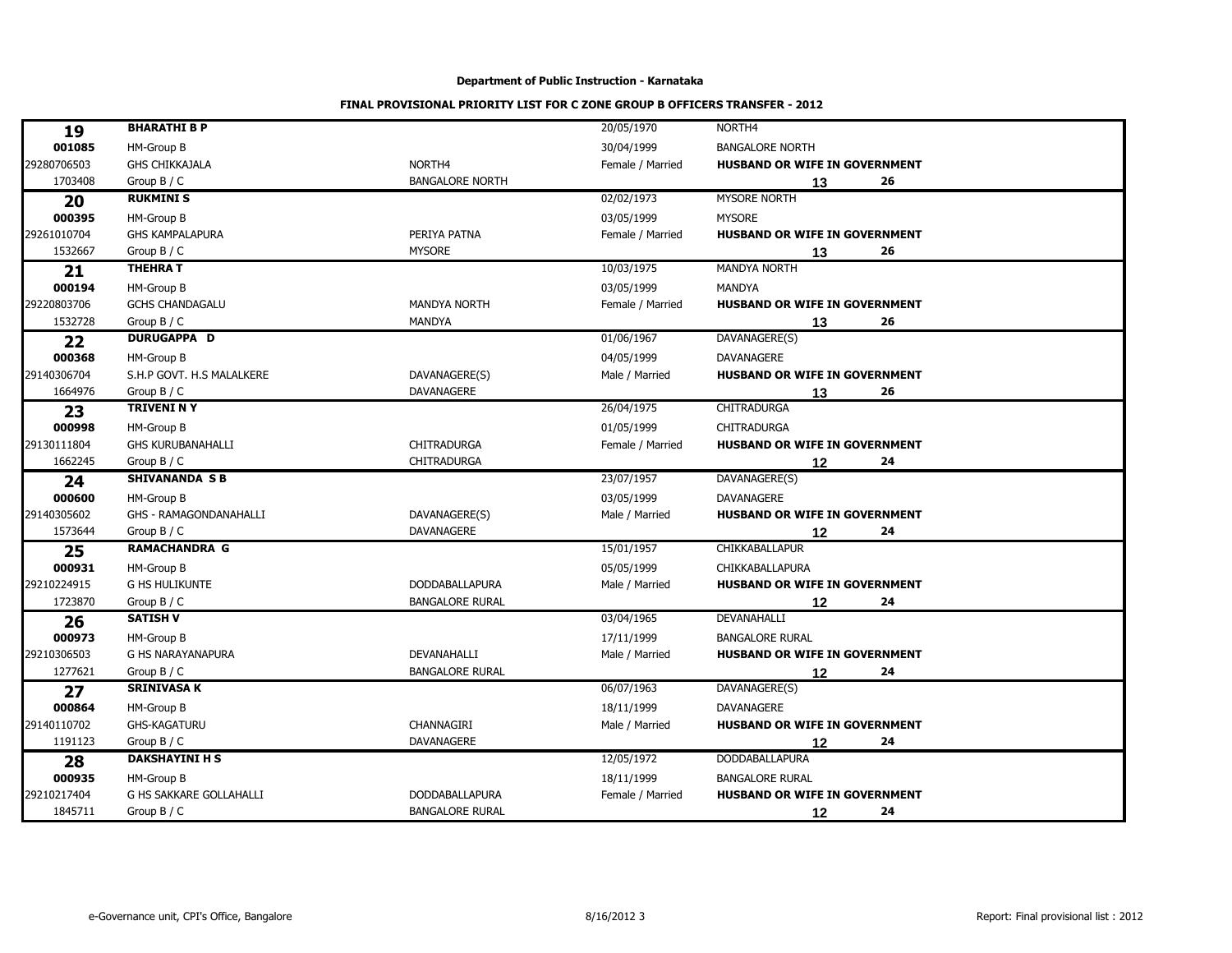| 29          | <b>VIRUPAKSHAPPA H S</b>    |                       | 24/04/1970     | SHIMOGA                              |
|-------------|-----------------------------|-----------------------|----------------|--------------------------------------|
| 001256      | HM-Group B                  |                       | 04/05/1999     | <b>SHIMOGA</b>                       |
| 29150709402 | <b>GCHS KUDUMALLIGE</b>     | <b>THIRTHAHALLI</b>   | Male / Married | HUSBAND OR WIFE IN GOVERNMENT        |
| 1532817     | Group B / C                 | SHIMOGA               |                | 23<br>13                             |
| 30          | <b>JAGANACHARI</b>          |                       | 24/11/1964     | <b>SHIMOGA</b>                       |
| 001197      | HM-Group B                  |                       | 30/04/1999     | <b>SHIMOGA</b>                       |
| 29170403209 | <b>GHS MC HALLI</b>         | <b>TARIKERE</b>       | Male / Married | <b>HUSBAND OR WIFE IN GOVERNMENT</b> |
| 1259964     | Group $B / C$               | CHIKKAMANGALORE       |                | 22.5<br>12                           |
| 31          | <b>RUDRASWAMY V</b>         |                       | 01/06/1967     | <b>TURUVEKERE</b>                    |
| 000557      | Lecturer-DIET               |                       | 04/05/1999     | <b>TUMKUR</b>                        |
| 34292500021 | <b>DIET KODAGU</b>          |                       | Male / Married | <b>HUSBAND OR WIFE IN GOVERNMENT</b> |
| 1663474     | Group $B / C$               | <b>KODAGU</b>         |                | 22<br>11                             |
| 32          | <b>MAHESHAPPA DODDAMANI</b> |                       | 01/06/1967     | <b>HARIHARA</b>                      |
| 000918      | HM-Group B                  |                       | 17/11/1999     | DAVANAGERE                           |
| 29140400407 | <b>GJC - BHANUVALLI</b>     | <b>HARIHARA</b>       | Male / Married | HUSBAND OR WIFE IN GOVERNMENT        |
| 1323845     | Group $B / C$               | DAVANAGERE            |                | 22<br>11                             |
| 33          | <b>MALLIKARJUNA C</b>       |                       | 10/10/1959     | MYSORE SOUTH                         |
| 000478      | HM-Group B                  |                       | 18/11/1999     | <b>MYSORE</b>                        |
| 29220613603 | GHS T.S. CHATHRA            | PANDAVAPURA           | Male / Married | HUSBAND OR WIFE IN GOVERNMENT        |
| 1165381     | Group B / C                 | <b>MANDYA</b>         |                | 22<br>11                             |
| 34          | <b>ARASA SETTY P</b>        |                       | 07/06/1967     | <b>KOLLEGAL</b>                      |
| 001044      | HM-Group B                  |                       | 19/11/1999     | <b>CHAMARAJANAGAR</b>                |
| 29270119103 | GHS ERASA VADI              | CHAMARAJA NAGAR       | Male / Married | HUSBAND OR WIFE IN GOVERNMENT        |
| 1191163     | Group $B / C$               | <b>CHAMARAJANAGAR</b> |                | 22<br>11                             |
| 35          | <b>KAMAIAH L</b>            |                       | 01/05/1961     | <b>TUMKUR</b>                        |
| 001203      | HM-Group B                  |                       | 13/01/1990     | <b>TUMKUR</b>                        |
| 29310306503 | <b>GHS GODRAHALLY</b>       | <b>KORATAGERE</b>     | Male / Married | <b>HUSBAND OR WIFE IN GOVERNMENT</b> |
| 1131885     | Group $B / C$               | MADHUGIRI             |                | 20<br>10                             |
| 36          | <b>LALYA NAIK</b>           |                       | 06/08/1960     | HARAPANAHALLI                        |
| 000366      | HM-Group B                  |                       | 30/10/1986     | <b>DAVANAGERE</b>                    |
| 29230312502 | <b>GHS CHAGACAGERE</b>      | ARASIKERE             | Male / Married | HUSBAND OR WIFE IN GOVERNMENT        |
| 1194943     | Group $B / C$               | <b>HASSAN</b>         |                | 18<br>9                              |
| 37          | <b>G CHOWDAPPA</b>          |                       | 05/07/1956     | DAVANAGERE(N)                        |
| 000826      | HM-Group B                  |                       | 15/03/1978     | <b>DAVANAGERE</b>                    |
| 29140407203 | <b>GHS - SARATHI</b>        | <b>HARIHARA</b>       | Male / Married | <b>HUSBAND OR WIFE IN GOVERNMENT</b> |
| 460023      | Group $B / C$               | DAVANAGERE            |                | 16<br>8                              |
| 38          | <b>RAJASHEKARAIAH</b>       |                       | 01/06/1962     | <b>RAMANAGARA</b>                    |
| 001118      | HM-Group B                  |                       | 23/09/1986     | RAMANAGARA                           |
| 29220208504 | <b>GHS KOOLAGERE</b>        | <b>MADDUR</b>         | Male / Married | HUSBAND OR WIFE IN GOVERNMENT        |
| 1165499     | Group $B / C$               | <b>MANDYA</b>         |                | 16<br>9                              |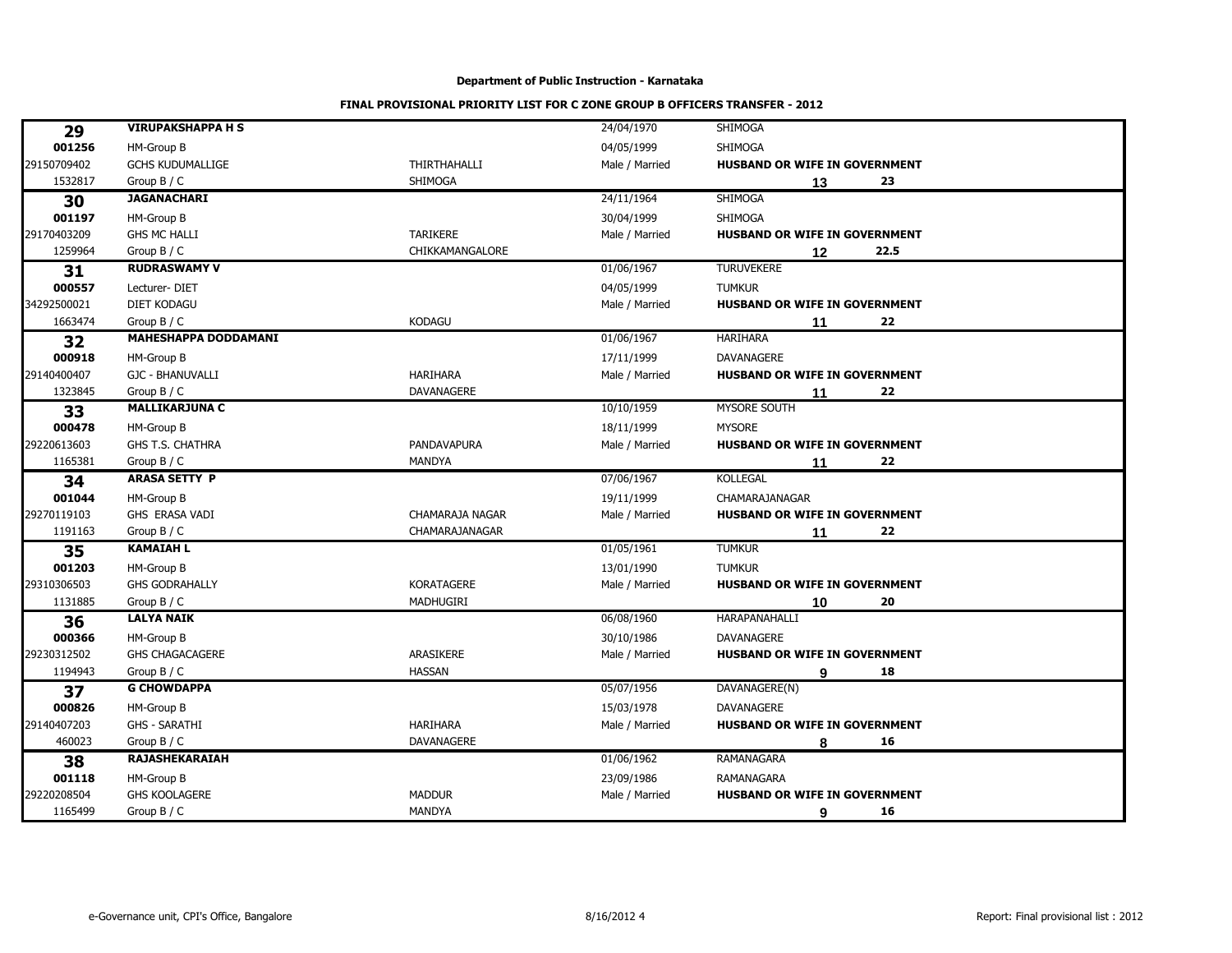| 39          | <b>MAHADEVAIAH</b>         |                     | 25/03/1957       | <b>HUNSUR</b>                        |
|-------------|----------------------------|---------------------|------------------|--------------------------------------|
| 000294      | HM-Group B                 |                     | 20/02/1991       | <b>MYSORE</b>                        |
| 29250304204 | GOV HIGH SCHOOL MALDARE    | <b>VIRAJPET</b>     | Male / Married   | HUSBAND OR WIFE IN GOVERNMENT        |
| 982912      | Group B / C                | <b>KODAGU</b>       |                  | 15<br>8                              |
| 40          | <b>APPANNA NAYAK A</b>     |                     | 01/06/1956       | <b>PUTTUR</b>                        |
| 000804      | HM-Group B                 |                     | 22/11/1982       | DAKSHINA KANNADA                     |
| 29240400603 | GHS PAPEMAJAL              | <b>PUTTUR</b>       | Male / Married   | HUSBAND OR WIFE IN GOVERNMENT        |
| 995826      | Group $B / C$              | DAKSHINA KANNADA    |                  | 10<br>5                              |
| 41          | <b>LINGARAJU M R</b>       |                     | 10/11/1961       | MYSORE SOUTH                         |
| 000324      | HM-Group B                 |                     | 12/09/1992       | <b>MYSORE</b>                        |
| 29220603407 | GHS GIRLS CHINAKURALI      | PANDAVAPURA         | Male / Married   | HUSBAND OR WIFE IN GOVERNMENT        |
| 1256764     | Group $B / C$              | MANDYA              |                  | 10<br>5                              |
| 42          | <b>ANJANEYA H</b>          |                     | 01/08/1966       | <b>HIRIYUR</b>                       |
| 000320      | HM-Group B                 |                     | 23/09/1992       | CHITRADURGA                          |
| 29130526201 | G.H.S.H.S. LAKKIHALLI      | <b>HOSADURGA</b>    | Male / Married   | HUSBAND OR WIFE IN GOVERNMENT        |
| 122615      | Group $B / C$              | <b>CHITRADURGA</b>  |                  | 10<br>5                              |
| 43          | <b>RAMACHANDRAPPA N</b>    |                     | 01/06/1969       | <b>HOLALKERE</b>                     |
| 000317      | HM-Group B                 |                     | 18/07/1994       | CHITRADURGA                          |
| 29130525001 | <b>G.H.S NAGATHIHALLI</b>  | <b>HOSADURGA</b>    | Male / Married   | HUSBAND OR WIFE IN GOVERNMENT        |
| 1313631     | Group $B / C$              | <b>CHITRADURGA</b>  |                  | 10<br>5                              |
| 44          | P L KARIYAPPA              |                     | 09/02/1970       | <b>HOSADURGA</b>                     |
| 000295      | HM-Group B                 |                     | 19/07/1994       | CHITRADURGA                          |
| 29140111302 | GHS-KANCHIGANAHAL          | CHANNAGIRI          | Male / Married   | HUSBAND OR WIFE IN GOVERNMENT        |
| 1290169     | Group $B / C$              | DAVANAGERE          |                  | 10<br>5                              |
| 45          | <b>MALLAPPA HV</b>         |                     | 23/07/1957       | <b>HOLALKERE</b>                     |
| 000912      | HM-Group B                 |                     | 28/05/1984       | CHITRADURGA                          |
| 29150211807 | <b>GHS KARANAGIRI</b>      | <b>HOSANAGAR</b>    | Male / Married   | HUSBAND OR WIFE IN GOVERNMENT        |
| 1237036     | Group $B / C$              | <b>SHIMOGA</b>      |                  | 8<br>4                               |
| 46          | <b>RAGHAVENDRA RAO H S</b> |                     | 03/09/1954       | <b>SHIMOGA</b>                       |
| 000977      | HM-Group B                 |                     | 06/06/1984       | <b>SHIMOGA</b>                       |
| 29150733001 | <b>GCHS BAVIKAISARU</b>    | THIRTHAHALLI        | Male / Married   | HUSBAND OR WIFE IN GOVERNMENT        |
| 1177755     | Group $B / C$              | SHIMOGA             |                  | 8                                    |
| 47          | <b>PRABHAVATHIL</b>        |                     | 26/10/1959       | <b>KANAKAPURA</b>                    |
| 000608      | HM-Group B                 |                     | 20/07/1984       | RAMANAGARA                           |
| 29320803004 | <b>G HS BANNIKUPE</b>      | <b>KANAKAPURA</b>   | Female / Married | HUSBAND OR WIFE IN GOVERNMENT        |
| 1164414     | Group $B / C$              | RAMANAGARA          |                  | 8<br>4                               |
| 48          | <b>G S RAJESHWARAMMA</b>   |                     | 22/07/1956       | MANDYA SOUTH                         |
| 000373      | HM-Group B                 |                     | 03/08/1984       | MANDYA                               |
| 29220804603 | <b>GCHS JODIHODAGHATTA</b> | <b>MANDYA NORTH</b> | Female / Married | <b>HUSBAND OR WIFE IN GOVERNMENT</b> |
| 1071533     | Group $B / C$              | <b>MANDYA</b>       |                  | 8<br>4                               |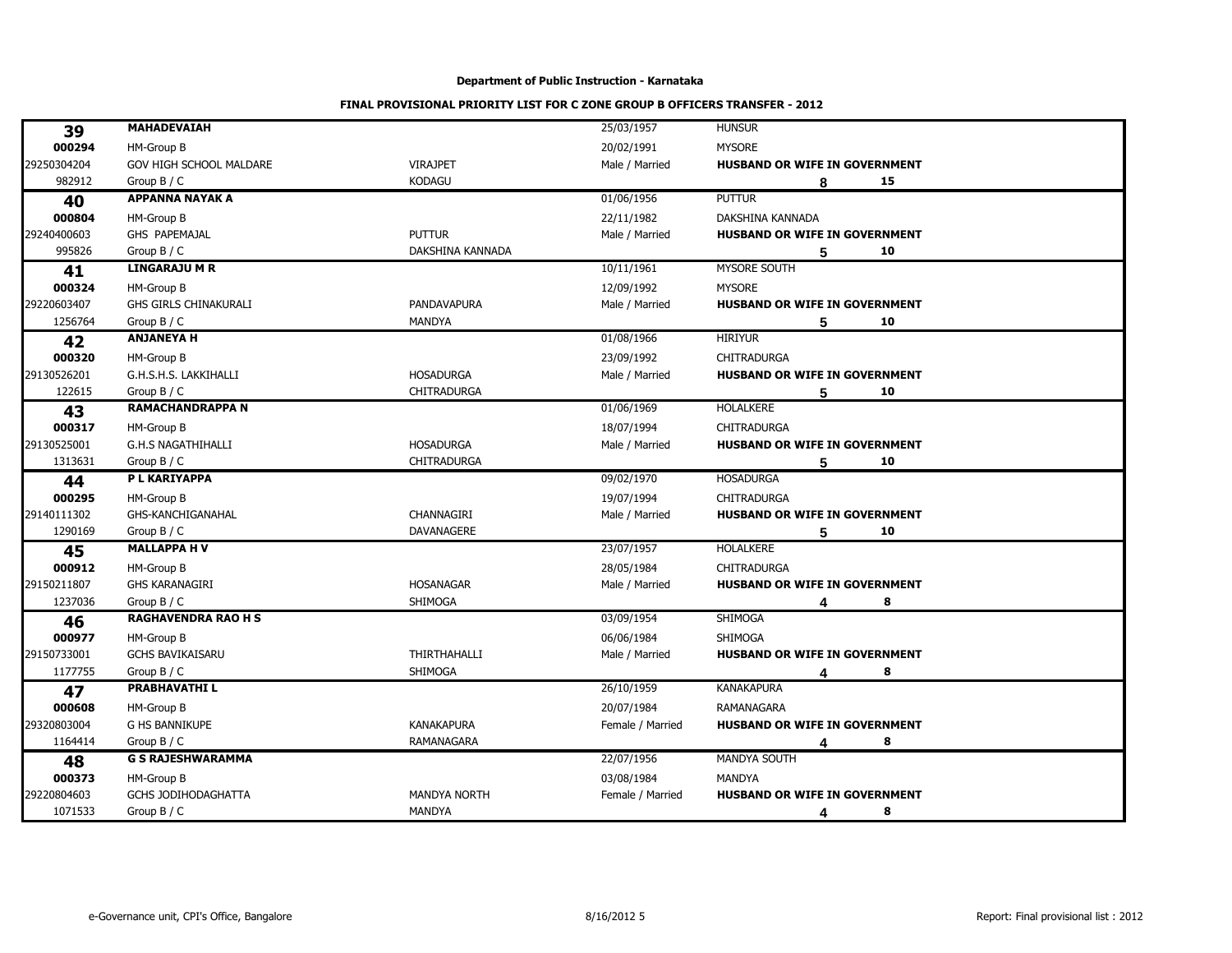| 49          | <b>JAYARAMA HV</b>       |                        | 15/01/1960     | MANDYA SOUTH                         |
|-------------|--------------------------|------------------------|----------------|--------------------------------------|
| 000061      | HM-Group B               |                        | 14/08/1984     | <b>MANDYA</b>                        |
| 29220200102 | <b>GHS ABALAVADI</b>     | <b>MADDUR</b>          | Male / Married | HUSBAND OR WIFE IN GOVERNMENT        |
| 1072017     | Group $B / C$            | MANDYA                 |                | 8<br>4                               |
| 50          | YARANNA Y T              |                        | 20/06/1955     | NORTH4                               |
| 000275      | HM-Group B               |                        | 16/08/1984     | <b>BANGALORE NORTH</b>               |
| 29291104803 | <b>GHS CHEEMANGALA</b>   | SIDLAGHATTA            | Male / Married | HUSBAND OR WIFE IN GOVERNMENT        |
| 1130273     | Group B / C              | CHIKKABALLAPURA        |                | 8<br>4                               |
| 51          | <b>NAGARAJU B N</b>      |                        | 01/06/1958     | <b>MYSORE RURAL</b>                  |
| 000193      | HM-Group B               |                        | 22/09/1984     | <b>MYSORE</b>                        |
| 29230208802 | <b>GHS HANAGALLU</b>     | ARAKALAGUDU            | Male / Married | HUSBAND OR WIFE IN GOVERNMENT        |
| 1194751     | Group $B / C$            | <b>HASSAN</b>          |                | 8<br>4                               |
| 52          | <b>MAHESH</b>            |                        | 10/07/1961     | SOUTH1                               |
| 000496      | HM-Group B               |                        | 18/01/1985     | <b>BANGALORE SOUTH</b>               |
| 29291103208 | <b>GHS BASETTIHALLI</b>  | <b>SIDLAGHATTA</b>     | Male / Married | HUSBAND OR WIFE IN GOVERNMENT        |
| 908612      | Group $B / C$            | <b>CHIKKABALLAPURA</b> |                | 8<br>4                               |
| 53          | <b>DEVEGOWDA HC</b>      |                        | 03/02/1962     | <b>MADDUR</b>                        |
| 001045      | HM-Group B               |                        | 05/01/1989     | <b>MANDYA</b>                        |
| 29220206903 | <b>GHS K.BELLUR</b>      | <b>MADDUR</b>          | Male / Married | HUSBAND OR WIFE IN GOVERNMENT        |
| 1068462     | Group $B / C$            | <b>MANDYA</b>          |                | 8<br>4                               |
| 54          | <b>SREEDHARAMURTHY S</b> |                        | 03/07/1954     | <b>BAGEPALLY</b>                     |
| 000388      | HM-Group B               |                        | 16/08/1989     | <b>CHIKKABALLAPURA</b>               |
| 29290121506 | <b>GHPS YALLAMPALLI</b>  | <b>BAGEPALLY</b>       | Male / Married | <b>HUSBAND OR WIFE IN GOVERNMENT</b> |
| 1191837     | Group $B / C$            | CHIKKABALLAPURA        |                | 8<br>4                               |
| 55          | <b>J SHIVANNA</b>        |                        | 31/12/1954     | MANDYA NORTH                         |
| 001229      | HM-Group B               |                        | 25/08/1989     | <b>MANDYA</b>                        |
| 29220210105 | <b>GHS MADENAHALLY</b>   | <b>MADDUR</b>          | Male / Married | HUSBAND OR WIFE IN GOVERNMENT        |
| 11456109    | Group B / C              | <b>MANDYA</b>          |                | 8<br>4                               |
| 56          | <b>NONAYA GOWDA P</b>    |                        | 09/08/1954     | <b>BELTHANGADY</b>                   |
| 001108      | HM-Group B               |                        | 28/08/1989     | DAKSHINA KANNADA                     |
| 29240202605 | <b>GHS KARAYA</b>        | <b>BELTHANGADY</b>     | Male / Married | <b>HUSBAND OR WIFE IN GOVERNMENT</b> |
| 1146663     | Group $B / C$            | DAKSHINA KANNADA       |                | 8<br>4                               |
| 57          | <b>LINGEGOWDA T N</b>    |                        | 25/07/1958     | SOUTH2                               |
| 000332      | HM-Group B               |                        | 22/12/1989     | <b>BANGALORE SOUTH</b>               |
| 29320601902 | <b>G HS KYASAPURA</b>    | <b>RAMANAGARA</b>      | Male / Married | HUSBAND OR WIFE IN GOVERNMENT        |
| 1192209     | Group $B / C$            | RAMANAGARA             |                | 8<br>4                               |
| 58          | <b>B NAGARAJU</b>        |                        | 10/08/1961     | NANJANAGUD                           |
| 000227      | HM-Group B               |                        | 23/12/1989     | <b>MYSORE</b>                        |
| 29270208502 | <b>GHS KELASURU</b>      | <b>GUNDULPET</b>       | Male / Married | HUSBAND OR WIFE IN GOVERNMENT        |
| 1076692     | Group B / C              | CHAMARAJANAGAR         |                | 8<br>4                               |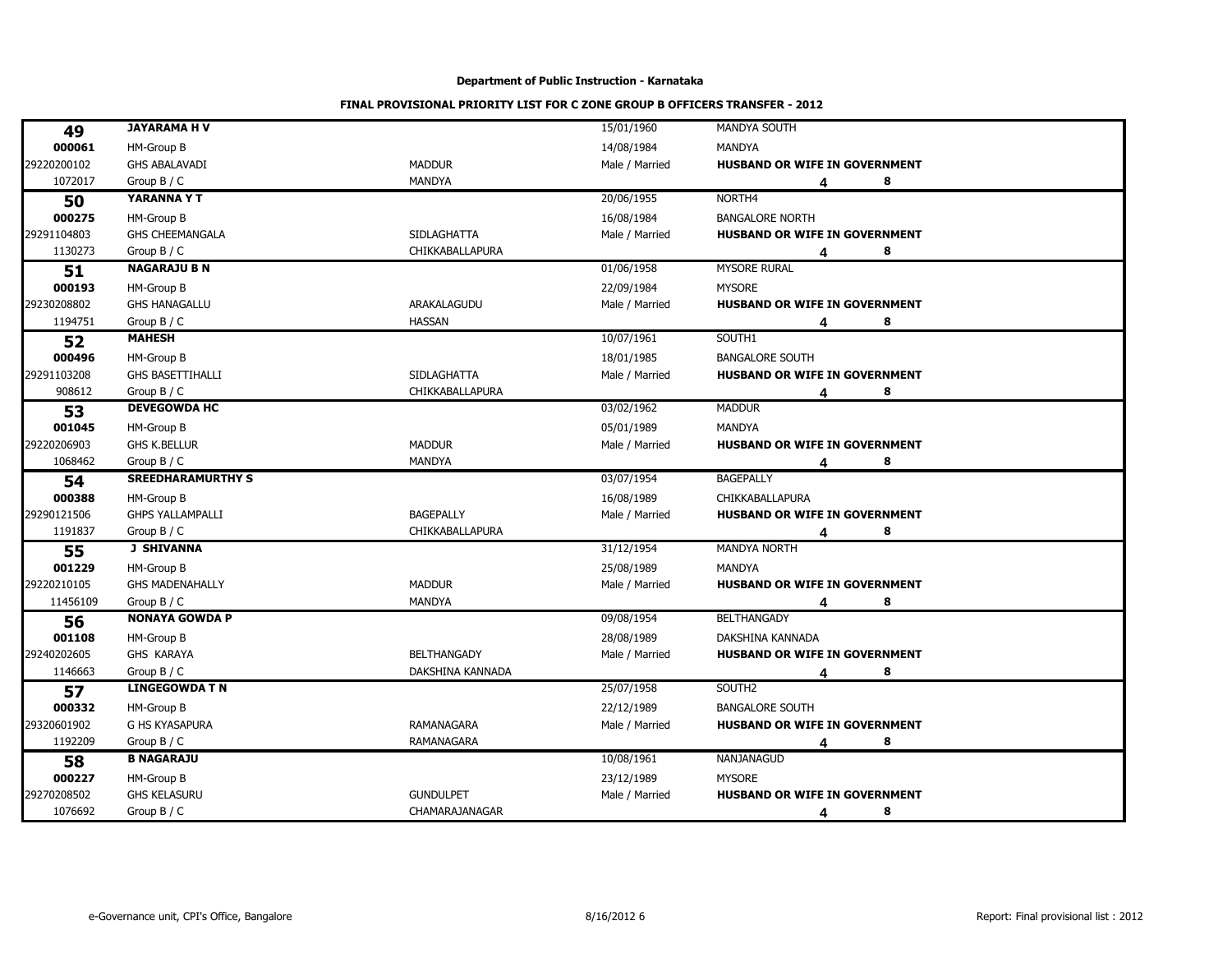| 59          | <b>G SACHIDANANDAMURTHY</b> |                    | 15/05/1965       | SOUTH1                               |
|-------------|-----------------------------|--------------------|------------------|--------------------------------------|
| 000543      | HM-Group B                  |                    | 25/09/1990       | <b>BANGALORE SOUTH</b>               |
| 29190914402 | <b>GHS HURALAGERE</b>       | <b>MALUR</b>       | Male / Married   | HUSBAND OR WIFE IN GOVERNMENT        |
| 1077335     | Group $B / C$               | <b>KOLAR</b>       |                  | 8<br>4                               |
| 60          | <b>M DEVANAIKA</b>          |                    | 06/06/1963       | MYSORE SOUTH                         |
| 000644      | HM-Group B                  |                    | 12/09/1992       | <b>MYSORE</b>                        |
| 29230217303 | <b>GHS BANNUR</b>           | ARAKALAGUDU        | Male / Married   | HUSBAND OR WIFE IN GOVERNMENT        |
| 1241886     | Group B / C                 | <b>HASSAN</b>      |                  | 8<br>4                               |
| 61          | <b>K M KRISHNAPPA</b>       |                    | 15/02/1962       | SRINIVASAPUR                         |
| 000787      | HM-Group B                  |                    | 15/07/1994       | <b>KOLAR</b>                         |
| 29191200902 | <b>GHS ALAVATTA</b>         | SRINIVASAPUR       | Male / Married   | HUSBAND OR WIFE IN GOVERNMENT        |
| 1278771     | Group $B / C$               | <b>KOLAR</b>       |                  | 8<br>4                               |
| 62          | <b>PREMALATHA B G</b>       |                    | 07/03/1969       | <b>HIRIYUR</b>                       |
| 000310      | HM-Group B                  |                    | 20/07/1994       | CHITRADURGA                          |
| 29230521004 | <b>GHS KAREHALLY</b>        | CHANNARAYAPATNA    | Female / Married | HUSBAND OR WIFE IN GOVERNMENT        |
| 1290711     | Group $B / C$               | <b>HASSAN</b>      |                  | 8<br>4                               |
| 63          | <b>MARAMMAH</b>             |                    | 05/10/1965       | MALAVALLY                            |
| 000711      | HM-Group B                  |                    | 14/09/1994       | <b>MANDYA</b>                        |
| 29220202202 | GHS BIDARAHOSAHALLY         | <b>MADDUR</b>      | Female / Married | HUSBAND OR WIFE IN GOVERNMENT        |
| 1261275     | Group $B / C$               | <b>MANDYA</b>      |                  | 8<br>4                               |
| 64          | <b>GURUMURTHY R</b>         |                    | 01/06/1966       | <b>KOLLEGAL</b>                      |
| 001068      | HM-Group B                  |                    | 16/09/1994       | CHAMARAJANAGAR                       |
| 29240402304 | GHS HIREBANDADY             | <b>PUTTUR</b>      | Male / Married   | <b>HUSBAND OR WIFE IN GOVERNMENT</b> |
| 1344002     | Group $B / C$               | DAKSHINA KANNADA   |                  | 8<br>4                               |
| 65          | <b>K R LAXMIKANTH</b>       |                    | 07/03/1965       | <b>KADUR</b>                         |
| 001231      | HM-Group B                  |                    | 10/12/1994       | CHIKKAMANGALORE                      |
| 29240205203 | GHS NAVOOR                  | <b>BELTHANGADY</b> | Male / Married   | HUSBAND OR WIFE IN GOVERNMENT        |
| 1082916     | Group B / C                 | DAKSHINA KANNADA   |                  | 8<br>4                               |
| 66          | <b>GEETHA KB</b>            |                    | 17/03/1960       | NORTH1                               |
| 000568      | HM-Group B                  |                    | 26/12/1996       | <b>BANGALORE NORTH</b>               |
| 29291117603 | <b>GHS MALAMACHAHALLI</b>   | <b>SIDLAGHATTA</b> | Female / Married | <b>HUSBAND OR WIFE IN GOVERNMENT</b> |
| 1537663     | Group $B / C$               | CHIKKABALLAPURA    |                  | 8<br>4                               |
| 67          | <b>CHANDREGOWDA S B</b>     |                    | 03/07/1957       | <b>BELUR</b>                         |
| 000312      | HM-Group B                  |                    | 23/12/2007       | <b>HASSAN</b>                        |
| 29230408902 | GHS H.MALLAPURA             | <b>BELUR</b>       | Male / Married   | HUSBAND OR WIFE IN GOVERNMENT        |
| 1077147     | Group $B / C$               | <b>HASSAN</b>      |                  | 8<br>4                               |
| 68          | <b>BASAVARAJAPPA SE</b>     |                    | 01/06/1955       | CHIKMAGALUR                          |
| 000306      | HM-Group B                  |                    | 31/12/2007       | CHIKKAMANGALORE                      |
| 29230416803 | <b>GHS HANIKE</b>           | <b>BELUR</b>       | Male / Married   | HUSBAND OR WIFE IN GOVERNMENT        |
| 1077210     | Group $B / C$               | <b>HASSAN</b>      |                  | 8<br>4                               |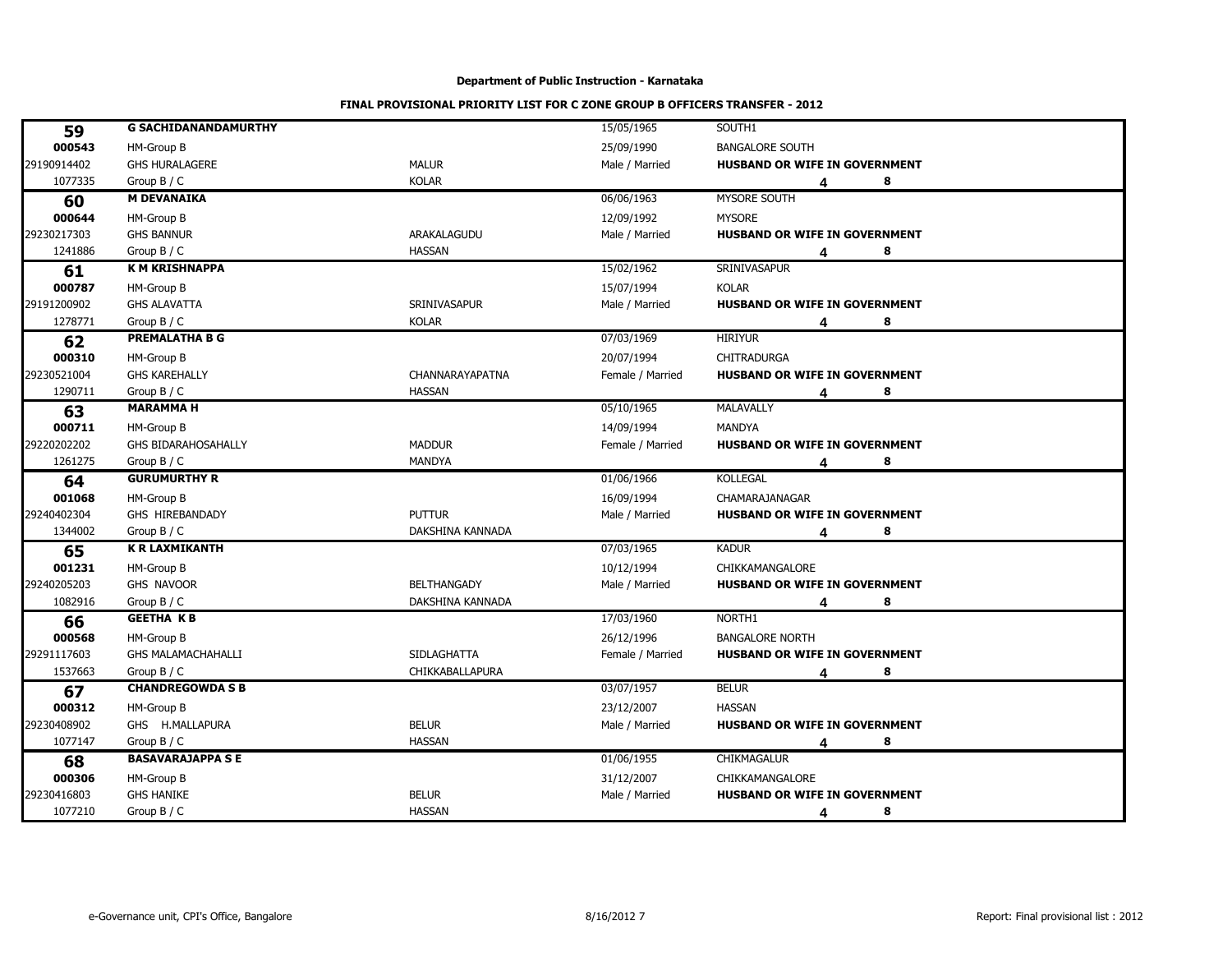| 69          | <b>SHIVALINGAIAH K M</b>    |                    | 05/03/1953         | <b>RAMANAGARA</b>             |    |  |
|-------------|-----------------------------|--------------------|--------------------|-------------------------------|----|--|
| 000136      | HM-Group B                  |                    | 25/08/1989         | RAMANAGARA                    |    |  |
| 29320820104 | <b>G HS ALANATHA</b>        | <b>KANAKAPURA</b>  | Male / Married     | HUSBAND OR WIFE IN GOVERNMENT |    |  |
| 1160762     | Group $B / C$               | <b>RAMANAGARA</b>  |                    | 3                             | 6  |  |
| 70          | <b>MAHESHWARI V</b>         |                    | 04/08/1958         | $\mathbf 0$                   |    |  |
| 000157      | HM-Group B                  |                    | 29/04/1999         | $\pmb{0}$                     |    |  |
| 29190219002 | <b>GHS KARMANGALA</b>       | <b>BANGARAPETE</b> | Female / Married   | <b>OTHER CASES WOMEN</b>      |    |  |
| 1722350     | Group B / C                 | <b>KOLAR</b>       |                    | 13                            | 26 |  |
| 71          | <b>KHALIDA PARVEEN</b>      |                    | 30/12/1961         | 0                             |    |  |
| 000068      | HM-Group B                  |                    | 29/04/1999         | 0                             |    |  |
| 29220309509 | <b>GHS KIRUGAVALU</b>       | <b>MALAVALLY</b>   | Female / Married   | <b>OTHER CASES WOMEN</b>      |    |  |
| 1532442     | Group $B / C$               | MANDYA             |                    | 13                            | 26 |  |
| 72          | <b>JNANESWARI G</b>         |                    | 25/12/1968         | $\mathbf 0$                   |    |  |
| 000660      | HM-Group B                  |                    | 29/04/1999         | 0                             |    |  |
| 29130313506 | <b>GHS GOWDANAHALLI</b>     | <b>HIRIYUR</b>     | Female / Married   | <b>OTHER CASES WOMEN</b>      |    |  |
| 1411599     | Group $B / C$               | <b>CHITRADURGA</b> |                    | 13                            | 26 |  |
| 73          | <b>SYEDA ULFATH FATHIMA</b> |                    | 22/03/1960         | $\mathbf 0$                   |    |  |
| 001302      | HM-Group B                  |                    | 30/04/1999         | 0                             |    |  |
| 29310311602 | <b>GHS DUDDANAHALLY</b>     | <b>KORATAGERE</b>  | Female / Married   | <b>OTHER CASES WOMEN</b>      |    |  |
| 1724831     | Group B / C                 | MADHUGIRI          |                    | 13                            | 26 |  |
| 74          | <b>PRABHAM</b>              |                    | 09/06/1966         | $\mathbf 0$                   |    |  |
| 000339      | HM-Group B                  |                    | 30/04/1999         | 0                             |    |  |
| 29260309106 | <b>GHS ANTHARA SANTE</b>    | H.D.KOTE           | Female / Married   | <b>OTHER CASES WOMEN</b>      |    |  |
| 1406843     | Group $B / C$               | <b>MYSORE</b>      |                    | 13                            | 26 |  |
| 75          | <b>SHASHIKALA B H</b>       |                    | 09/06/1974         | $\mathbf 0$                   |    |  |
| 000838      | HM-Group B                  |                    | 03/05/1999         | $\pmb{0}$                     |    |  |
| 29150704705 | <b>GCHS GUDDEKOPPA</b>      | THIRTHAHALLI       | Female / Unmarried | <b>OTHER CASES WOMEN</b>      |    |  |
| 1189346     | Group $B / C$               | SHIMOGA            |                    | 13                            | 26 |  |
| 76          | <b>THRIVENI K R</b>         |                    | 17/05/1971         | <b>HUNSUR</b>                 |    |  |
| 000470      | Lecturer-DIET               |                    | 29/04/1999         | <b>MYSORE</b>                 |    |  |
| 34292500021 | <b>DIET KODAGU</b>          |                    | Female / Married   | <b>OTHER CASES WOMEN</b>      |    |  |
| 1533026     | Group $B / C$               | <b>KODAGU</b>      |                    | 12                            | 24 |  |
| 77          | <b>MOHAN KUMARI N</b>       |                    | 20/12/1969         | 0                             |    |  |
| 000992      | HM-Group B                  |                    | 30/04/1999         | $\mathbf 0$                   |    |  |
| 29230715602 | <b>GHS KALLAHAALY</b>       | <b>HASSAN</b>      | Female / Unmarried | <b>OTHER CASES WOMEN</b>      |    |  |
| 1532395     | Group $B / C$               | <b>HASSAN</b>      |                    | 12                            | 24 |  |
| 78          | <b>RUKMINI R</b>            |                    | 15/05/1964         | $\mathbf 0$                   |    |  |
| 001198      | HM-Group B                  |                    | 17/11/1999         | 0                             |    |  |
| 29230308802 | <b>GGHS BAGESHAPURA</b>     | ARASIKERE          | Female / Married   | <b>OTHER CASES WOMEN</b>      |    |  |
| 1191747     | Group $B / C$               | <b>HASSAN</b>      |                    | 12                            | 24 |  |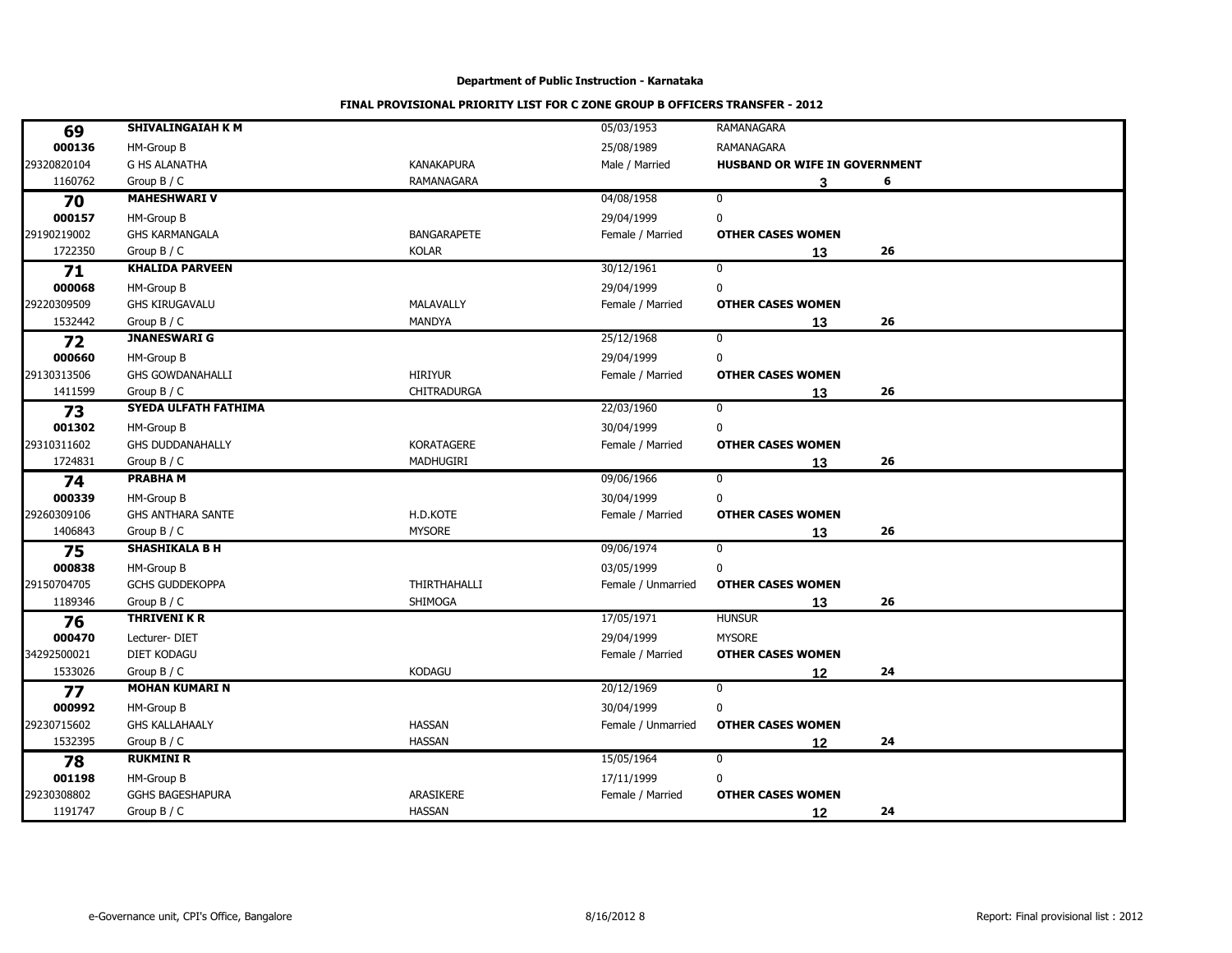| 78          | <b>RUKMINI R</b>                           |                       | 15/05/1964       | $\mathbf 0$              |    |  |
|-------------|--------------------------------------------|-----------------------|------------------|--------------------------|----|--|
| 001198      | HM-Group B                                 |                       | 17/11/1999       | $\mathbf 0$              |    |  |
| 29230308802 | <b>GHS BEGESHAPURA</b>                     | ARASIKERE             | Female / Married | <b>OTHER CASES WOMEN</b> |    |  |
| 1191747     | Group $B / C$                              | <b>HASSAN</b>         |                  | 12                       | 24 |  |
| 79          | <b>TAJ PARVEEN</b>                         |                       | 04/01/1961       | $\mathbf 0$              |    |  |
| 000812      | HM-Group B                                 |                       | 30/04/1999       | $\mathbf 0$              |    |  |
| 29190214304 | <b>GHS HULKUR</b>                          | <b>BANGARAPETE</b>    | Female / Married | <b>OTHER CASES WOMEN</b> |    |  |
| 1723385     | Group $B / C$                              | <b>KOLAR</b>          |                  | 11                       | 22 |  |
| 80          | <b>UMAP</b>                                |                       | 01/06/1969       | $\mathbf 0$              |    |  |
| 001119      | Vice Principal                             |                       | 16/11/1999       | $\mathbf 0$              |    |  |
| 29160202013 | <b>GPUC HIRIYADKA</b>                      | <b>UDUPI</b>          | Female / Married | <b>OTHER CASES WOMEN</b> |    |  |
| 1382611     | Group $B / C$                              | <b>UDUPI</b>          |                  | 12                       | 22 |  |
| 81          | <b>MAYAMMA E</b>                           |                       | 10/11/1963       | NAGAMANGALA              |    |  |
| 000665      | HM-Group B                                 |                       | 02/11/1990       | MANDYA                   |    |  |
| 29220810805 | <b>GCHS MUTTEGERE</b>                      | <b>MANDYA NORTH</b>   | Female / Married | <b>OTHER CASES WOMEN</b> |    |  |
| 1070588     | Group B / C                                | <b>MANDYA</b>         |                  | 10                       | 20 |  |
| 82          | PRABHAVATHAMMA S                           |                       | 01/06/1958       | $\mathbf 0$              |    |  |
| 000425      | HM-Group B                                 |                       | 13/08/1984       | $\mathbf 0$              |    |  |
| 29270116502 | <b>GHS BAGALI</b>                          | CHAMARAJA NAGAR       | Female / Married | <b>OTHER CASES WOMEN</b> |    |  |
| 980519      | Group $B / C$                              | <b>CHAMARAJANAGAR</b> |                  | 9                        | 17 |  |
| 83          | <b>B RADHA</b>                             |                       | 21/02/1965       | $\mathbf 0$              |    |  |
| 000183      | HM-Group B                                 |                       | 19/11/1999       | $\mathbf 0$              |    |  |
| 29230511805 | <b>GHS BAGUR</b>                           | CHANNARAYAPATNA       | Female / Married | <b>OTHER CASES WOMEN</b> |    |  |
| 1189362     | Group B / C                                | <b>HASSAN</b>         |                  | 11                       | 17 |  |
|             | <b>ALAMELAMMA MS</b>                       |                       | 30/07/1953       | 0                        |    |  |
| 84          |                                            |                       |                  |                          |    |  |
| 000659      | HM-Group B                                 |                       | 21/09/1984       | $\mathbf 0$              |    |  |
| 29220504307 | <b>GHS BHIMANA HALLI</b>                   | NAGAMANGALA           | Female / Married | <b>OTHER CASES WOMEN</b> |    |  |
| 1072721     | Group $B / C$<br><b>NIRMALA KUMARI Y M</b> | <b>MANDYA</b>         |                  | 4                        | 8  |  |
| 85          |                                            |                       | 08/05/1960       | $\mathbf 0$              |    |  |
| 000375      | HM-Group B                                 |                       | 12/12/1984       | 0                        |    |  |
| 29290301602 | <b>GHS ANGAREKANHALLI</b>                  | <b>CHIKKABALLAPUR</b> | Female / Married | <b>OTHER CASES WOMEN</b> |    |  |
| 1148157     | Group B / C                                | CHIKKABALLAPURA       |                  | 4                        | 8  |  |
| 86          | <b>BRUNDADEVI D</b>                        |                       | 07/04/1961       | 0                        |    |  |
| 000930      | HM-Group B                                 |                       | 21/12/1984       | $\mathbf 0$              |    |  |
| 29180104804 | GHS H.THAMMADIHALLI                        | CHIKKANAYAKANAHALLI   | Female / Married | <b>OTHER CASES WOMEN</b> |    |  |
| 1129951     | Group $B / C$                              | <b>TUMKUR</b>         |                  | 4                        | 8  |  |
| 87          | <b>HARINI M NAIK</b>                       |                       | 01/12/1958       | $\mathbf 0$              |    |  |
| 000794      | HM-Group B                                 |                       | 08/03/1985       | 0                        |    |  |
| 29160307802 | <b>GHS KALAVARA</b>                        | <b>KUNDAPURA</b>      | Female / Married | <b>OTHER CASES WOMEN</b> |    |  |
| 1231728     | Group B / C                                | <b>UDUPI</b>          |                  | 4                        | 8  |  |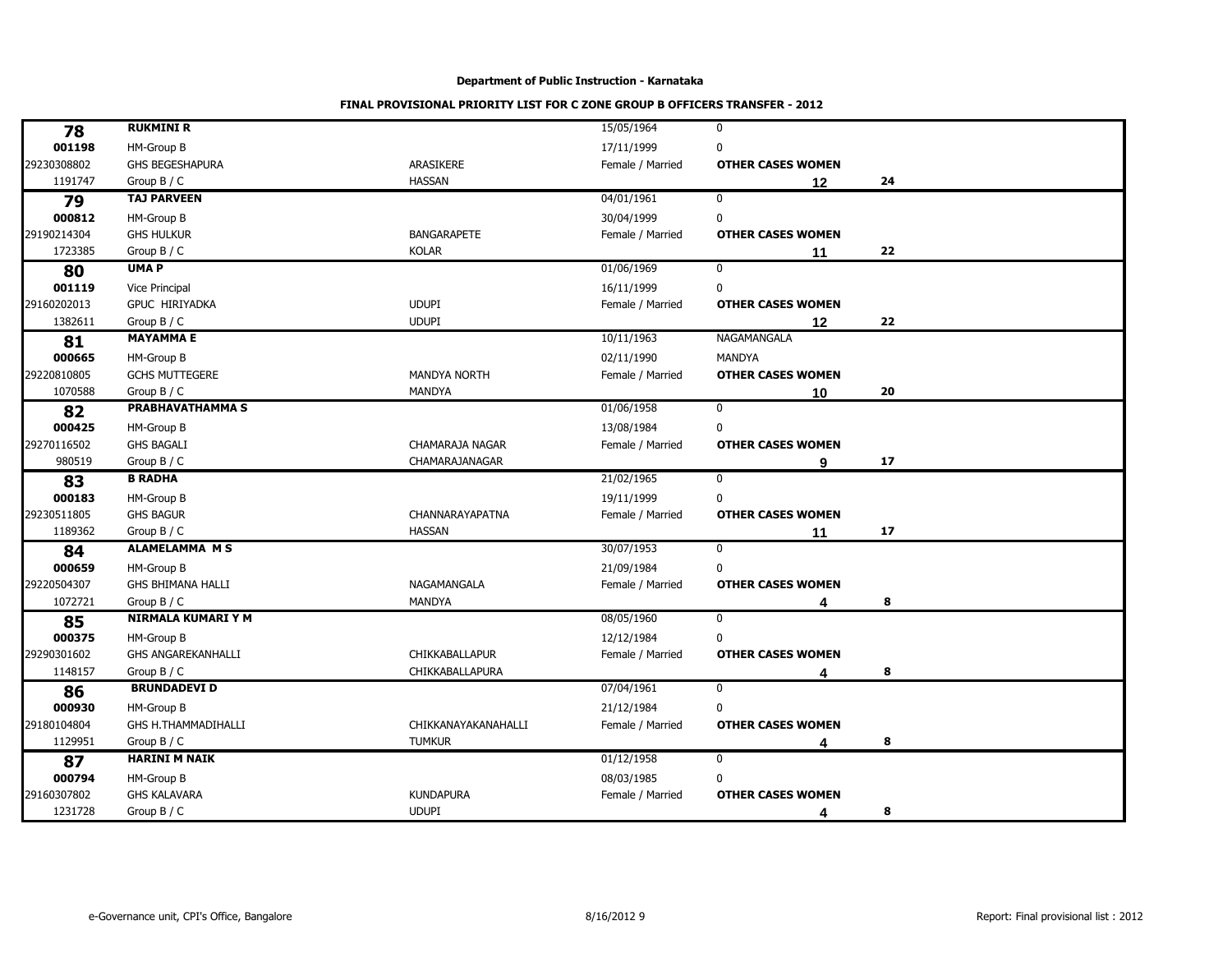| 000636<br><b>HM-Group B</b><br>25/07/1994<br>$\mathbf 0$<br><b>KANAKAPURA</b><br>G HS KADUJAKKASANDRA<br>Female / Married<br><b>OTHER CASES WOMEN</b><br>1365564<br><b>RAMANAGARA</b><br>8<br>Group $B / C$<br>4<br>10/07/1970<br><b>SHIVAMMA M</b><br>0<br>89<br>000500<br>$\pmb{0}$<br><b>HM-Group B</b><br>14/09/1994<br>H.D.KOTE<br><b>GHS B.MATKERE</b><br>Female / Unmarried<br><b>OTHER CASES WOMEN</b><br><b>MYSORE</b><br>1353388<br>Group $B / C$<br>8<br>4<br>20/07/1966<br><b>MANJULA C R</b><br>0<br>90<br>000469<br>HM-Group B<br>03/10/1994<br>0<br><b>GHS KANATHI</b><br>CHIKMAGALUR<br>Female / Married<br><b>OTHER CASES WOMEN</b><br>1343578<br>CHIKKAMANGALORE<br>Group $B / C$<br>8<br>4<br>01/07/1960<br>$\mathbf 0$<br><b>JANAKI SP</b><br>91<br>000242<br>$\pmb{0}$<br>HM-Group B<br>10/11/1994<br><b>HANUR</b><br><b>GHS GIRLS RAMAPURA</b><br>Female / Unmarried<br><b>OTHER CASES WOMEN</b><br>1306061<br>CHAMARAJANAGAR<br>Group $B / C$<br>8<br>Δ<br><b>SREENIVASAIAH D</b><br>12/03/1961<br>$\mathbf 0$<br>92<br>001145<br>HM-Group B<br>03/05/1999<br>$\pmb{0}$<br>G HS (COMP) YANTAGANAHALLI<br>NELAMANGALA<br><b>OTHER CASES MEN</b><br>Male / Married<br>1163400<br>Group B / C<br><b>BANGALORE RURAL</b><br>26<br>13<br><b>K KANTHARAJU</b><br>06/06/1966<br>$\mathbf 0$<br>93<br>001104<br><b>HM-Group B</b><br>03/05/1999<br>$\mathbf 0$<br>29260406403<br>GHS KATTEMALALAVADI<br><b>HUNSUR</b><br><b>OTHER CASES MEN</b><br>Male / Married<br><b>MYSORE</b><br>1532570<br>25<br>Group $B / C$<br>13<br><b>H S YATHIKUMARA</b><br>05/05/1963<br>0<br>94<br>000363<br>$\bf{0}$<br>HM-Group B<br>03/05/1999<br><b>G HS BELAGAVADI</b><br><b>MAGADI</b><br><b>OTHER CASES MEN</b><br>Male / Married<br>RAMANAGARA<br>1532646<br>Group B / C<br>24<br>12<br>YARAPPA LM<br>01/04/1961<br>0<br>95<br>000861<br><b>HM-Group B</b><br>06/05/1999<br>0<br><b>GOVT HS HENNAGARA</b><br>ANEKAL<br>Male / Married<br><b>OTHER CASES MEN</b><br>1149194<br><b>BANGALORE SOUTH</b><br>Group $B / C$<br>24<br>12<br>05/07/1971<br><b>SHANKAR N</b><br>0<br>96<br>000255<br>07/05/1999<br>$\mathbf 0$<br>Lecturer-DIET<br><b>OTHER CASES MEN</b><br><b>DIET KODAGU</b><br>Male / Unmarried<br><b>KODAGU</b><br>1354035<br>Group $B / C$<br>24<br>12<br><b>NARAYANAPRASAD KY</b><br>09/12/1965<br>$\mathbf 0$<br>97<br>000413<br>17/11/1999<br>HM-Group B<br>0<br><b>GHS MAVATHUR</b><br>K.R.NAGARA<br>Male / Married<br><b>OTHER CASES MEN</b><br>1190999<br><b>MYSORE</b><br>24<br>Group $B / C$<br>12 |             |                    |            |             |  |
|------------------------------------------------------------------------------------------------------------------------------------------------------------------------------------------------------------------------------------------------------------------------------------------------------------------------------------------------------------------------------------------------------------------------------------------------------------------------------------------------------------------------------------------------------------------------------------------------------------------------------------------------------------------------------------------------------------------------------------------------------------------------------------------------------------------------------------------------------------------------------------------------------------------------------------------------------------------------------------------------------------------------------------------------------------------------------------------------------------------------------------------------------------------------------------------------------------------------------------------------------------------------------------------------------------------------------------------------------------------------------------------------------------------------------------------------------------------------------------------------------------------------------------------------------------------------------------------------------------------------------------------------------------------------------------------------------------------------------------------------------------------------------------------------------------------------------------------------------------------------------------------------------------------------------------------------------------------------------------------------------------------------------------------------------------------------------------------------------------------------------------------------------------------------------------------------------------------------------------------------------------------------------------------------------------------------------------------------------------------------------------------------------------------------------------------------------------------------------------------------------------------------------|-------------|--------------------|------------|-------------|--|
|                                                                                                                                                                                                                                                                                                                                                                                                                                                                                                                                                                                                                                                                                                                                                                                                                                                                                                                                                                                                                                                                                                                                                                                                                                                                                                                                                                                                                                                                                                                                                                                                                                                                                                                                                                                                                                                                                                                                                                                                                                                                                                                                                                                                                                                                                                                                                                                                                                                                                                                              | 88          | <b>B H PALLAVI</b> | 28/03/1962 | $\mathbf 0$ |  |
|                                                                                                                                                                                                                                                                                                                                                                                                                                                                                                                                                                                                                                                                                                                                                                                                                                                                                                                                                                                                                                                                                                                                                                                                                                                                                                                                                                                                                                                                                                                                                                                                                                                                                                                                                                                                                                                                                                                                                                                                                                                                                                                                                                                                                                                                                                                                                                                                                                                                                                                              |             |                    |            |             |  |
|                                                                                                                                                                                                                                                                                                                                                                                                                                                                                                                                                                                                                                                                                                                                                                                                                                                                                                                                                                                                                                                                                                                                                                                                                                                                                                                                                                                                                                                                                                                                                                                                                                                                                                                                                                                                                                                                                                                                                                                                                                                                                                                                                                                                                                                                                                                                                                                                                                                                                                                              | 29320801602 |                    |            |             |  |
|                                                                                                                                                                                                                                                                                                                                                                                                                                                                                                                                                                                                                                                                                                                                                                                                                                                                                                                                                                                                                                                                                                                                                                                                                                                                                                                                                                                                                                                                                                                                                                                                                                                                                                                                                                                                                                                                                                                                                                                                                                                                                                                                                                                                                                                                                                                                                                                                                                                                                                                              |             |                    |            |             |  |
|                                                                                                                                                                                                                                                                                                                                                                                                                                                                                                                                                                                                                                                                                                                                                                                                                                                                                                                                                                                                                                                                                                                                                                                                                                                                                                                                                                                                                                                                                                                                                                                                                                                                                                                                                                                                                                                                                                                                                                                                                                                                                                                                                                                                                                                                                                                                                                                                                                                                                                                              |             |                    |            |             |  |
|                                                                                                                                                                                                                                                                                                                                                                                                                                                                                                                                                                                                                                                                                                                                                                                                                                                                                                                                                                                                                                                                                                                                                                                                                                                                                                                                                                                                                                                                                                                                                                                                                                                                                                                                                                                                                                                                                                                                                                                                                                                                                                                                                                                                                                                                                                                                                                                                                                                                                                                              |             |                    |            |             |  |
|                                                                                                                                                                                                                                                                                                                                                                                                                                                                                                                                                                                                                                                                                                                                                                                                                                                                                                                                                                                                                                                                                                                                                                                                                                                                                                                                                                                                                                                                                                                                                                                                                                                                                                                                                                                                                                                                                                                                                                                                                                                                                                                                                                                                                                                                                                                                                                                                                                                                                                                              | 29260302106 |                    |            |             |  |
|                                                                                                                                                                                                                                                                                                                                                                                                                                                                                                                                                                                                                                                                                                                                                                                                                                                                                                                                                                                                                                                                                                                                                                                                                                                                                                                                                                                                                                                                                                                                                                                                                                                                                                                                                                                                                                                                                                                                                                                                                                                                                                                                                                                                                                                                                                                                                                                                                                                                                                                              |             |                    |            |             |  |
|                                                                                                                                                                                                                                                                                                                                                                                                                                                                                                                                                                                                                                                                                                                                                                                                                                                                                                                                                                                                                                                                                                                                                                                                                                                                                                                                                                                                                                                                                                                                                                                                                                                                                                                                                                                                                                                                                                                                                                                                                                                                                                                                                                                                                                                                                                                                                                                                                                                                                                                              |             |                    |            |             |  |
|                                                                                                                                                                                                                                                                                                                                                                                                                                                                                                                                                                                                                                                                                                                                                                                                                                                                                                                                                                                                                                                                                                                                                                                                                                                                                                                                                                                                                                                                                                                                                                                                                                                                                                                                                                                                                                                                                                                                                                                                                                                                                                                                                                                                                                                                                                                                                                                                                                                                                                                              |             |                    |            |             |  |
|                                                                                                                                                                                                                                                                                                                                                                                                                                                                                                                                                                                                                                                                                                                                                                                                                                                                                                                                                                                                                                                                                                                                                                                                                                                                                                                                                                                                                                                                                                                                                                                                                                                                                                                                                                                                                                                                                                                                                                                                                                                                                                                                                                                                                                                                                                                                                                                                                                                                                                                              | 29170604903 |                    |            |             |  |
|                                                                                                                                                                                                                                                                                                                                                                                                                                                                                                                                                                                                                                                                                                                                                                                                                                                                                                                                                                                                                                                                                                                                                                                                                                                                                                                                                                                                                                                                                                                                                                                                                                                                                                                                                                                                                                                                                                                                                                                                                                                                                                                                                                                                                                                                                                                                                                                                                                                                                                                              |             |                    |            |             |  |
|                                                                                                                                                                                                                                                                                                                                                                                                                                                                                                                                                                                                                                                                                                                                                                                                                                                                                                                                                                                                                                                                                                                                                                                                                                                                                                                                                                                                                                                                                                                                                                                                                                                                                                                                                                                                                                                                                                                                                                                                                                                                                                                                                                                                                                                                                                                                                                                                                                                                                                                              |             |                    |            |             |  |
|                                                                                                                                                                                                                                                                                                                                                                                                                                                                                                                                                                                                                                                                                                                                                                                                                                                                                                                                                                                                                                                                                                                                                                                                                                                                                                                                                                                                                                                                                                                                                                                                                                                                                                                                                                                                                                                                                                                                                                                                                                                                                                                                                                                                                                                                                                                                                                                                                                                                                                                              |             |                    |            |             |  |
|                                                                                                                                                                                                                                                                                                                                                                                                                                                                                                                                                                                                                                                                                                                                                                                                                                                                                                                                                                                                                                                                                                                                                                                                                                                                                                                                                                                                                                                                                                                                                                                                                                                                                                                                                                                                                                                                                                                                                                                                                                                                                                                                                                                                                                                                                                                                                                                                                                                                                                                              | 29271303805 |                    |            |             |  |
|                                                                                                                                                                                                                                                                                                                                                                                                                                                                                                                                                                                                                                                                                                                                                                                                                                                                                                                                                                                                                                                                                                                                                                                                                                                                                                                                                                                                                                                                                                                                                                                                                                                                                                                                                                                                                                                                                                                                                                                                                                                                                                                                                                                                                                                                                                                                                                                                                                                                                                                              |             |                    |            |             |  |
|                                                                                                                                                                                                                                                                                                                                                                                                                                                                                                                                                                                                                                                                                                                                                                                                                                                                                                                                                                                                                                                                                                                                                                                                                                                                                                                                                                                                                                                                                                                                                                                                                                                                                                                                                                                                                                                                                                                                                                                                                                                                                                                                                                                                                                                                                                                                                                                                                                                                                                                              |             |                    |            |             |  |
|                                                                                                                                                                                                                                                                                                                                                                                                                                                                                                                                                                                                                                                                                                                                                                                                                                                                                                                                                                                                                                                                                                                                                                                                                                                                                                                                                                                                                                                                                                                                                                                                                                                                                                                                                                                                                                                                                                                                                                                                                                                                                                                                                                                                                                                                                                                                                                                                                                                                                                                              |             |                    |            |             |  |
|                                                                                                                                                                                                                                                                                                                                                                                                                                                                                                                                                                                                                                                                                                                                                                                                                                                                                                                                                                                                                                                                                                                                                                                                                                                                                                                                                                                                                                                                                                                                                                                                                                                                                                                                                                                                                                                                                                                                                                                                                                                                                                                                                                                                                                                                                                                                                                                                                                                                                                                              | 29210118803 |                    |            |             |  |
|                                                                                                                                                                                                                                                                                                                                                                                                                                                                                                                                                                                                                                                                                                                                                                                                                                                                                                                                                                                                                                                                                                                                                                                                                                                                                                                                                                                                                                                                                                                                                                                                                                                                                                                                                                                                                                                                                                                                                                                                                                                                                                                                                                                                                                                                                                                                                                                                                                                                                                                              |             |                    |            |             |  |
|                                                                                                                                                                                                                                                                                                                                                                                                                                                                                                                                                                                                                                                                                                                                                                                                                                                                                                                                                                                                                                                                                                                                                                                                                                                                                                                                                                                                                                                                                                                                                                                                                                                                                                                                                                                                                                                                                                                                                                                                                                                                                                                                                                                                                                                                                                                                                                                                                                                                                                                              |             |                    |            |             |  |
|                                                                                                                                                                                                                                                                                                                                                                                                                                                                                                                                                                                                                                                                                                                                                                                                                                                                                                                                                                                                                                                                                                                                                                                                                                                                                                                                                                                                                                                                                                                                                                                                                                                                                                                                                                                                                                                                                                                                                                                                                                                                                                                                                                                                                                                                                                                                                                                                                                                                                                                              |             |                    |            |             |  |
|                                                                                                                                                                                                                                                                                                                                                                                                                                                                                                                                                                                                                                                                                                                                                                                                                                                                                                                                                                                                                                                                                                                                                                                                                                                                                                                                                                                                                                                                                                                                                                                                                                                                                                                                                                                                                                                                                                                                                                                                                                                                                                                                                                                                                                                                                                                                                                                                                                                                                                                              |             |                    |            |             |  |
|                                                                                                                                                                                                                                                                                                                                                                                                                                                                                                                                                                                                                                                                                                                                                                                                                                                                                                                                                                                                                                                                                                                                                                                                                                                                                                                                                                                                                                                                                                                                                                                                                                                                                                                                                                                                                                                                                                                                                                                                                                                                                                                                                                                                                                                                                                                                                                                                                                                                                                                              |             |                    |            |             |  |
|                                                                                                                                                                                                                                                                                                                                                                                                                                                                                                                                                                                                                                                                                                                                                                                                                                                                                                                                                                                                                                                                                                                                                                                                                                                                                                                                                                                                                                                                                                                                                                                                                                                                                                                                                                                                                                                                                                                                                                                                                                                                                                                                                                                                                                                                                                                                                                                                                                                                                                                              |             |                    |            |             |  |
|                                                                                                                                                                                                                                                                                                                                                                                                                                                                                                                                                                                                                                                                                                                                                                                                                                                                                                                                                                                                                                                                                                                                                                                                                                                                                                                                                                                                                                                                                                                                                                                                                                                                                                                                                                                                                                                                                                                                                                                                                                                                                                                                                                                                                                                                                                                                                                                                                                                                                                                              |             |                    |            |             |  |
|                                                                                                                                                                                                                                                                                                                                                                                                                                                                                                                                                                                                                                                                                                                                                                                                                                                                                                                                                                                                                                                                                                                                                                                                                                                                                                                                                                                                                                                                                                                                                                                                                                                                                                                                                                                                                                                                                                                                                                                                                                                                                                                                                                                                                                                                                                                                                                                                                                                                                                                              | 29320522402 |                    |            |             |  |
|                                                                                                                                                                                                                                                                                                                                                                                                                                                                                                                                                                                                                                                                                                                                                                                                                                                                                                                                                                                                                                                                                                                                                                                                                                                                                                                                                                                                                                                                                                                                                                                                                                                                                                                                                                                                                                                                                                                                                                                                                                                                                                                                                                                                                                                                                                                                                                                                                                                                                                                              |             |                    |            |             |  |
|                                                                                                                                                                                                                                                                                                                                                                                                                                                                                                                                                                                                                                                                                                                                                                                                                                                                                                                                                                                                                                                                                                                                                                                                                                                                                                                                                                                                                                                                                                                                                                                                                                                                                                                                                                                                                                                                                                                                                                                                                                                                                                                                                                                                                                                                                                                                                                                                                                                                                                                              |             |                    |            |             |  |
|                                                                                                                                                                                                                                                                                                                                                                                                                                                                                                                                                                                                                                                                                                                                                                                                                                                                                                                                                                                                                                                                                                                                                                                                                                                                                                                                                                                                                                                                                                                                                                                                                                                                                                                                                                                                                                                                                                                                                                                                                                                                                                                                                                                                                                                                                                                                                                                                                                                                                                                              |             |                    |            |             |  |
|                                                                                                                                                                                                                                                                                                                                                                                                                                                                                                                                                                                                                                                                                                                                                                                                                                                                                                                                                                                                                                                                                                                                                                                                                                                                                                                                                                                                                                                                                                                                                                                                                                                                                                                                                                                                                                                                                                                                                                                                                                                                                                                                                                                                                                                                                                                                                                                                                                                                                                                              | 29200405603 |                    |            |             |  |
|                                                                                                                                                                                                                                                                                                                                                                                                                                                                                                                                                                                                                                                                                                                                                                                                                                                                                                                                                                                                                                                                                                                                                                                                                                                                                                                                                                                                                                                                                                                                                                                                                                                                                                                                                                                                                                                                                                                                                                                                                                                                                                                                                                                                                                                                                                                                                                                                                                                                                                                              |             |                    |            |             |  |
|                                                                                                                                                                                                                                                                                                                                                                                                                                                                                                                                                                                                                                                                                                                                                                                                                                                                                                                                                                                                                                                                                                                                                                                                                                                                                                                                                                                                                                                                                                                                                                                                                                                                                                                                                                                                                                                                                                                                                                                                                                                                                                                                                                                                                                                                                                                                                                                                                                                                                                                              |             |                    |            |             |  |
|                                                                                                                                                                                                                                                                                                                                                                                                                                                                                                                                                                                                                                                                                                                                                                                                                                                                                                                                                                                                                                                                                                                                                                                                                                                                                                                                                                                                                                                                                                                                                                                                                                                                                                                                                                                                                                                                                                                                                                                                                                                                                                                                                                                                                                                                                                                                                                                                                                                                                                                              |             |                    |            |             |  |
|                                                                                                                                                                                                                                                                                                                                                                                                                                                                                                                                                                                                                                                                                                                                                                                                                                                                                                                                                                                                                                                                                                                                                                                                                                                                                                                                                                                                                                                                                                                                                                                                                                                                                                                                                                                                                                                                                                                                                                                                                                                                                                                                                                                                                                                                                                                                                                                                                                                                                                                              | 34292500021 |                    |            |             |  |
|                                                                                                                                                                                                                                                                                                                                                                                                                                                                                                                                                                                                                                                                                                                                                                                                                                                                                                                                                                                                                                                                                                                                                                                                                                                                                                                                                                                                                                                                                                                                                                                                                                                                                                                                                                                                                                                                                                                                                                                                                                                                                                                                                                                                                                                                                                                                                                                                                                                                                                                              |             |                    |            |             |  |
|                                                                                                                                                                                                                                                                                                                                                                                                                                                                                                                                                                                                                                                                                                                                                                                                                                                                                                                                                                                                                                                                                                                                                                                                                                                                                                                                                                                                                                                                                                                                                                                                                                                                                                                                                                                                                                                                                                                                                                                                                                                                                                                                                                                                                                                                                                                                                                                                                                                                                                                              |             |                    |            |             |  |
|                                                                                                                                                                                                                                                                                                                                                                                                                                                                                                                                                                                                                                                                                                                                                                                                                                                                                                                                                                                                                                                                                                                                                                                                                                                                                                                                                                                                                                                                                                                                                                                                                                                                                                                                                                                                                                                                                                                                                                                                                                                                                                                                                                                                                                                                                                                                                                                                                                                                                                                              |             |                    |            |             |  |
|                                                                                                                                                                                                                                                                                                                                                                                                                                                                                                                                                                                                                                                                                                                                                                                                                                                                                                                                                                                                                                                                                                                                                                                                                                                                                                                                                                                                                                                                                                                                                                                                                                                                                                                                                                                                                                                                                                                                                                                                                                                                                                                                                                                                                                                                                                                                                                                                                                                                                                                              | 29260618102 |                    |            |             |  |
|                                                                                                                                                                                                                                                                                                                                                                                                                                                                                                                                                                                                                                                                                                                                                                                                                                                                                                                                                                                                                                                                                                                                                                                                                                                                                                                                                                                                                                                                                                                                                                                                                                                                                                                                                                                                                                                                                                                                                                                                                                                                                                                                                                                                                                                                                                                                                                                                                                                                                                                              |             |                    |            |             |  |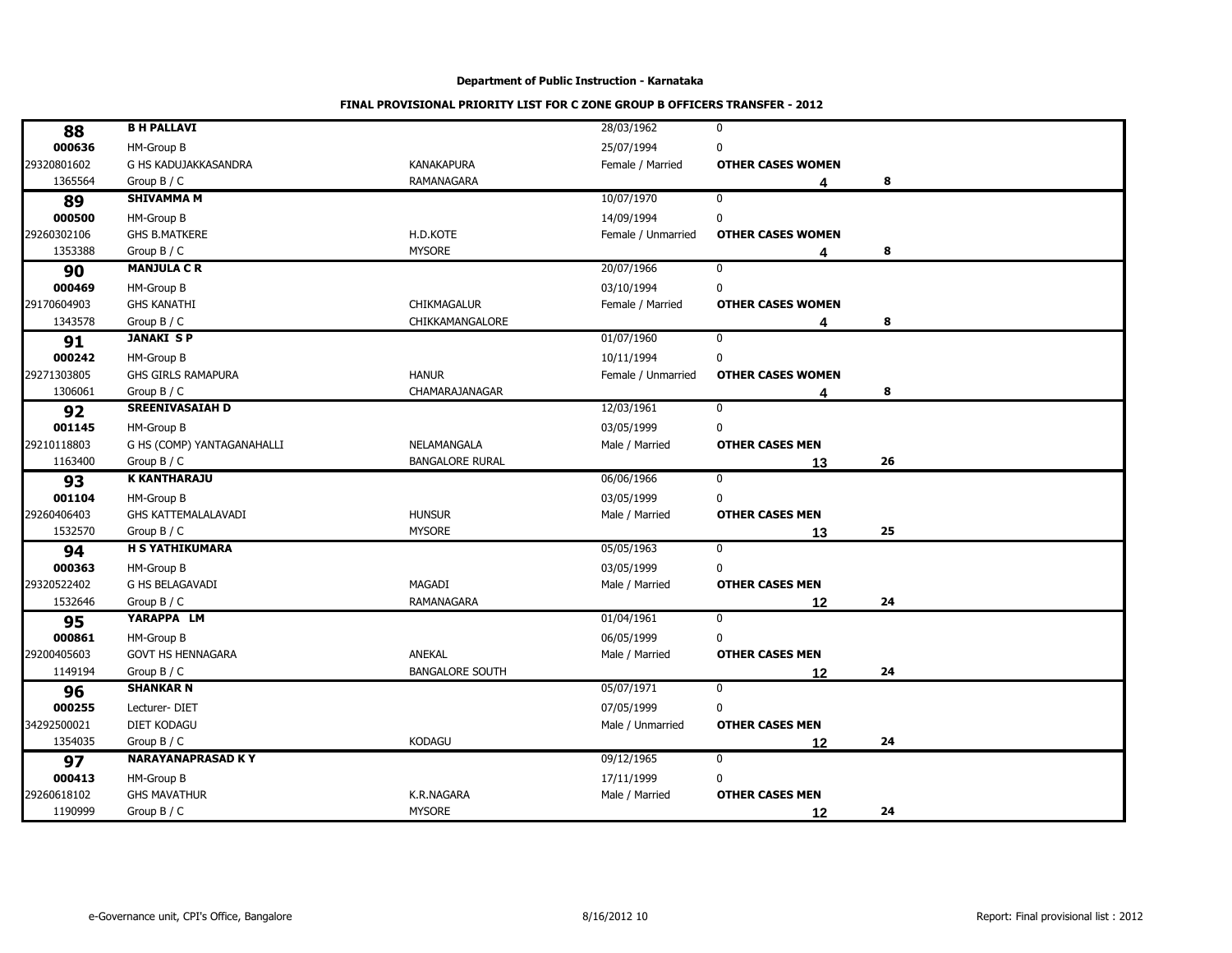|             |                                    |                        |                  | $\mathbf 0$            |    |  |
|-------------|------------------------------------|------------------------|------------------|------------------------|----|--|
| 98          | <b>RADHA KRISHNA S R</b>           |                        | 01/09/1962       |                        |    |  |
| 000817      | HM-Group B                         |                        | 22/11/1999       | $\mathbf 0$            |    |  |
| 29290320903 | GHS REDDYGOLLAVARAHALLI            | CHIKKABALLAPUR         | Male / Unmarried | <b>OTHER CASES MEN</b> |    |  |
| 1486702     | Group B / C                        | CHIKKABALLAPURA        |                  | 11                     | 22 |  |
| 99          | <b>MANJAPPA SH</b>                 |                        | 02/11/1958       | $\mathbf 0$            |    |  |
| 000545      | HM-Group B                         |                        | 02/06/1984       | $\mathbf 0$            |    |  |
| 29150403202 | <b>GHS HARAGI</b>                  | <b>SHIKARIPUR</b>      | Male / Married   | <b>OTHER CASES MEN</b> |    |  |
| 1177850     | Group $B / C$                      | SHIMOGA                |                  | 10                     | 20 |  |
| 100         | <b>VIJAYAKUMAR</b>                 |                        | 08/04/1959       | $\mathbf 0$            |    |  |
| 000410      | Vice Principal                     |                        | 07/09/1985       | $\mathbf 0$            |    |  |
| 29270116905 | <b>GPUC KUDERU</b>                 | CHAMARAJA NAGAR        | Male / Married   | <b>OTHER CASES MEN</b> |    |  |
| 980515      | Group $B / C$                      | <b>CHAMARAJANAGAR</b>  |                  | 10                     | 20 |  |
| 101         | <b>SOMAPPAU</b>                    |                        | 01/06/1962       | $\mathbf 0$            |    |  |
| 001154      | HM-Group B                         |                        | 23/09/1985       | $\mathbf 0$            |    |  |
| 29130123202 | GHS BASAVNASHIVANAKERE             | <b>CHITRADURGA</b>     | Male / Married   | <b>OTHER CASES MEN</b> |    |  |
| 1236776     | Group $B / C$                      | CHITRADURGA            |                  | 10                     | 20 |  |
| 102         | <b>RAMAKRISHNA</b>                 |                        | 08/05/1961       | $\bf{0}$               |    |  |
| 001159      | HM-Group B                         |                        | 31/10/1986       | $\mathbf 0$            |    |  |
| 29220300102 | <b>GHS AGASANAPURA</b>             | MALAVALLY              | Male / Married   | <b>OTHER CASES MEN</b> |    |  |
| 1143703     | Group $B / C$                      | <b>MANDYA</b>          |                  | 10                     | 20 |  |
| 103         | <b>NARAYANASWAMY A C</b>           |                        | 31/10/1974       | $\mathbf 0$            |    |  |
| 001269      | HM-Group B                         |                        | 17/11/1999       | $\mathbf 0$            |    |  |
| 29290401605 | <b>GHS ANOOR</b>                   | CHINTAMANI             | Male / Married   | <b>OTHER CASES MEN</b> |    |  |
| 1191010     | Group $B / C$                      | CHIKKABALLAPURA        |                  | 10                     | 20 |  |
| 104         | <b>H GANGADHAR</b>                 |                        | 08/02/1964       | 0                      |    |  |
| 000117      | HM-Group B                         |                        | 03/05/1999       | $\mathbf 0$            |    |  |
| 29230724702 | GHS DODDAGENIGERE                  | <b>HASSAN</b>          | Male / Married   | <b>OTHER CASES MEN</b> |    |  |
| 1532873     | Group B / C                        | <b>HASSAN</b>          |                  | 12                     | 19 |  |
| 105         | <b>CHANNAPPA A</b>                 |                        | 03/07/1962       | $\mathbf 0$            |    |  |
| 000353      | HM-Group B                         |                        | 30/10/1986       | 0                      |    |  |
| 29130521801 | <b>G.H.S THANDAGE</b>              | <b>HOSADURGA</b>       | Male / Married   | <b>OTHER CASES MEN</b> |    |  |
| 1194692     | Group $B / C$                      | <b>CHITRADURGA</b>     |                  | 9                      | 18 |  |
| 106         | <b>DASAPPA</b>                     |                        | 05/03/1962       | 0                      |    |  |
| 000440      | HM-Group B                         |                        | 31/01/1987       | $\mathbf 0$            |    |  |
| 29230333604 | <b>GHS NERLIGE</b>                 | ARASIKERE              | Male / Married   | <b>OTHER CASES MEN</b> |    |  |
| 1149982     | Group $B / C$                      | <b>HASSAN</b>          |                  | 9                      | 18 |  |
| 107         | <b>VENKATEH K V</b>                |                        | 08/06/1965       | $\bf{0}$               |    |  |
| 000926      | Vice Principal                     |                        | 06/05/1999       | $\pmb{0}$              |    |  |
| 29280706321 | GOVT COMPOSITE HIGH SCHOOL BAGALUR | NORTH <sub>4</sub>     | Male / Married   | <b>OTHER CASES MEN</b> |    |  |
| 1363717     | Group $B / C$                      | <b>BANGALORE NORTH</b> |                  |                        | 18 |  |
|             |                                    |                        |                  | 12                     |    |  |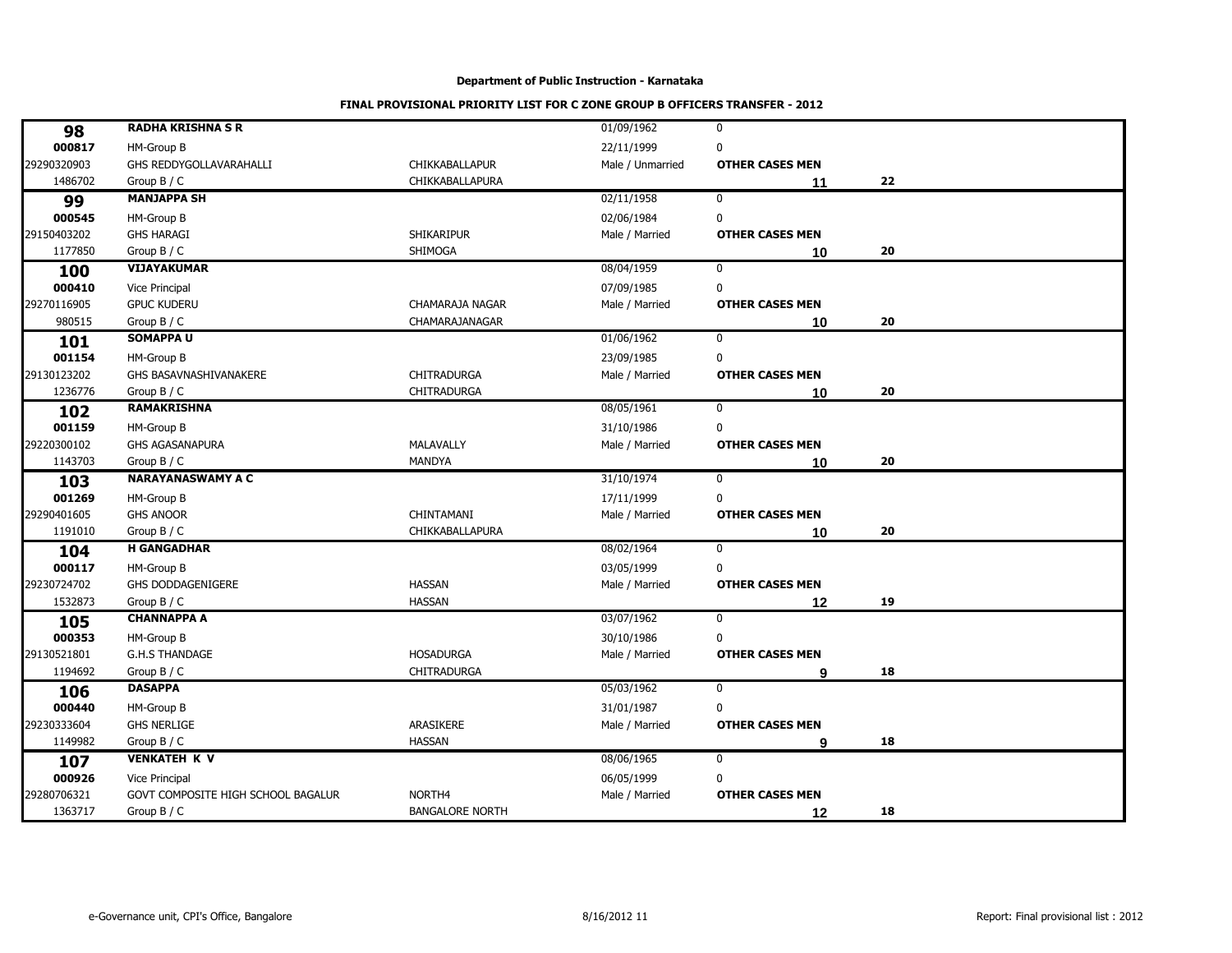| 108<br>000822<br>HM-Group B<br>02/09/1985<br>$\mathbf 0$<br>29261100203<br>T.N.PURA<br>GHS DODDA MULAGUD<br>Male / Married<br><b>OTHER CASES MEN</b><br><b>MYSORE</b><br>1194224<br>Group $B / C$<br>16<br>8<br><b>NINGAPPA C</b><br>26/11/1955<br>$\mathbf 0$<br>109<br>000960<br>$\mathbf 0$<br>HM-Group B<br>30/12/1985<br><b>HIRIYUR</b><br>29130305003<br>G.HS.AMBALAGERE<br>Male / Married<br><b>OTHER CASES MEN</b><br><b>CHITRADURGA</b><br>1129241<br>Group B / C<br>16<br>8<br>YALLAPPA AK<br>01/06/1958<br>$\mathbf 0$<br>110<br>000437<br>HM-Group B<br>01/06/1984<br>$\mathbf 0$<br>29140609302<br><b>JAGALUR</b><br><b>GHS - MEDIKERANAHALLI</b><br>Male / Married<br><b>OTHER CASES MEN</b><br>DAVANAGERE<br>1316185<br>Group $B / C$<br>14<br>9<br>03/03/1955<br><b>SOMAPPA C</b><br>$\mathbf 0$<br>111<br>000765<br>$\mathbf 0$<br>Vice Principal<br>14/08/1984<br>29140702610<br>GJC-HALUVAGALU<br><b>HARAPANAHALLI</b><br>Male / Married<br><b>OTHER CASES MEN</b><br><b>DAVANAGERE</b><br>1092149<br>Group B / C<br>14<br>$\overline{7}$<br><b>D H HOSAPET</b><br>01/06/1958<br>$\mathbf 0$<br>112<br>000997<br>$\mathbf 0$<br>HM-Group B<br>18/08/1984<br>29140402705<br><b>HARIHARA</b><br><b>GHS - HALIVANA</b><br>Male / Married<br><b>OTHER CASES MEN</b><br>1033454<br>Group B / C<br>DAVANAGERE<br>12<br>6<br><b>VISWANATHA RAO CHAVAN</b><br>05/09/1958<br>$\mathbf 0$<br>113<br>000551<br>19/11/1982<br>$\mathbf 0$<br>HM-Group B<br><b>HASSAN</b><br>29230736404<br><b>GHS KATTAYA</b><br>Male / Married<br><b>OTHER CASES MEN</b><br><b>HASSAN</b><br>897821<br>10<br>Group B / C<br>5<br>SHIVARAMA BHAT P<br>08/07/1958<br>0<br>114<br>000250<br>HM-Group B<br>$\mathbf 0$<br>22/11/1982<br><b>PUTTUR</b><br>29240406103<br>GHS SARVE<br>Male / Married<br><b>OTHER CASES MEN</b><br>987253<br>DAKSHINA KANNADA<br>Group B / C<br>10<br>5<br><b>ASWATHANARAYANA S P</b><br>05/12/1957<br>$\mathbf 0$<br>115<br>001224<br>HM-Group B<br>16/12/1982<br>0<br>29150500808<br>SHIMOGA<br><b>GHS SHETTIKERE</b><br>Male / Married<br><b>OTHER CASES MEN</b><br>880197<br>SHIMOGA<br>10<br>Group B / C<br>5<br>18/06/1967<br><b>H KALANAYAKA</b><br>0<br>116<br>000256<br>$\mathbf 0$<br>HM-Group B<br>10/09/1992<br><b>GUNDULPET</b><br><b>OTHER CASES MEN</b><br>29270206002<br><b>GHS HUNDI PURA</b><br>Male / Married<br>1248360<br><b>CHAMARAJANAGAR</b><br>10<br>Group $B / C$<br>5<br>CHENIGARAMAIAH<br>18/06/1968<br>$\mathbf 0$<br>117<br>001075<br>HM-Group B<br>28/09/1992<br>$\pmb{0}$<br>29310424004<br><b>GHS CHIKKAMALUR</b><br>MADHUGIRI<br>Male / Married<br><b>OTHER CASES MEN</b><br>1131427<br><b>MADHUGIRI</b><br>10<br>Group $B / C$<br>5 |              |            |             |  |
|------------------------------------------------------------------------------------------------------------------------------------------------------------------------------------------------------------------------------------------------------------------------------------------------------------------------------------------------------------------------------------------------------------------------------------------------------------------------------------------------------------------------------------------------------------------------------------------------------------------------------------------------------------------------------------------------------------------------------------------------------------------------------------------------------------------------------------------------------------------------------------------------------------------------------------------------------------------------------------------------------------------------------------------------------------------------------------------------------------------------------------------------------------------------------------------------------------------------------------------------------------------------------------------------------------------------------------------------------------------------------------------------------------------------------------------------------------------------------------------------------------------------------------------------------------------------------------------------------------------------------------------------------------------------------------------------------------------------------------------------------------------------------------------------------------------------------------------------------------------------------------------------------------------------------------------------------------------------------------------------------------------------------------------------------------------------------------------------------------------------------------------------------------------------------------------------------------------------------------------------------------------------------------------------------------------------------------------------------------------------------------------------------------------------------------------------------------------------------------------------------------------------------------------------------------------------------------------------------------------------------------------------------------------------------------------|--------------|------------|-------------|--|
|                                                                                                                                                                                                                                                                                                                                                                                                                                                                                                                                                                                                                                                                                                                                                                                                                                                                                                                                                                                                                                                                                                                                                                                                                                                                                                                                                                                                                                                                                                                                                                                                                                                                                                                                                                                                                                                                                                                                                                                                                                                                                                                                                                                                                                                                                                                                                                                                                                                                                                                                                                                                                                                                                          | MALLIKARJUNA | 17/06/1958 | $\mathbf 0$ |  |
|                                                                                                                                                                                                                                                                                                                                                                                                                                                                                                                                                                                                                                                                                                                                                                                                                                                                                                                                                                                                                                                                                                                                                                                                                                                                                                                                                                                                                                                                                                                                                                                                                                                                                                                                                                                                                                                                                                                                                                                                                                                                                                                                                                                                                                                                                                                                                                                                                                                                                                                                                                                                                                                                                          |              |            |             |  |
|                                                                                                                                                                                                                                                                                                                                                                                                                                                                                                                                                                                                                                                                                                                                                                                                                                                                                                                                                                                                                                                                                                                                                                                                                                                                                                                                                                                                                                                                                                                                                                                                                                                                                                                                                                                                                                                                                                                                                                                                                                                                                                                                                                                                                                                                                                                                                                                                                                                                                                                                                                                                                                                                                          |              |            |             |  |
|                                                                                                                                                                                                                                                                                                                                                                                                                                                                                                                                                                                                                                                                                                                                                                                                                                                                                                                                                                                                                                                                                                                                                                                                                                                                                                                                                                                                                                                                                                                                                                                                                                                                                                                                                                                                                                                                                                                                                                                                                                                                                                                                                                                                                                                                                                                                                                                                                                                                                                                                                                                                                                                                                          |              |            |             |  |
|                                                                                                                                                                                                                                                                                                                                                                                                                                                                                                                                                                                                                                                                                                                                                                                                                                                                                                                                                                                                                                                                                                                                                                                                                                                                                                                                                                                                                                                                                                                                                                                                                                                                                                                                                                                                                                                                                                                                                                                                                                                                                                                                                                                                                                                                                                                                                                                                                                                                                                                                                                                                                                                                                          |              |            |             |  |
|                                                                                                                                                                                                                                                                                                                                                                                                                                                                                                                                                                                                                                                                                                                                                                                                                                                                                                                                                                                                                                                                                                                                                                                                                                                                                                                                                                                                                                                                                                                                                                                                                                                                                                                                                                                                                                                                                                                                                                                                                                                                                                                                                                                                                                                                                                                                                                                                                                                                                                                                                                                                                                                                                          |              |            |             |  |
|                                                                                                                                                                                                                                                                                                                                                                                                                                                                                                                                                                                                                                                                                                                                                                                                                                                                                                                                                                                                                                                                                                                                                                                                                                                                                                                                                                                                                                                                                                                                                                                                                                                                                                                                                                                                                                                                                                                                                                                                                                                                                                                                                                                                                                                                                                                                                                                                                                                                                                                                                                                                                                                                                          |              |            |             |  |
|                                                                                                                                                                                                                                                                                                                                                                                                                                                                                                                                                                                                                                                                                                                                                                                                                                                                                                                                                                                                                                                                                                                                                                                                                                                                                                                                                                                                                                                                                                                                                                                                                                                                                                                                                                                                                                                                                                                                                                                                                                                                                                                                                                                                                                                                                                                                                                                                                                                                                                                                                                                                                                                                                          |              |            |             |  |
|                                                                                                                                                                                                                                                                                                                                                                                                                                                                                                                                                                                                                                                                                                                                                                                                                                                                                                                                                                                                                                                                                                                                                                                                                                                                                                                                                                                                                                                                                                                                                                                                                                                                                                                                                                                                                                                                                                                                                                                                                                                                                                                                                                                                                                                                                                                                                                                                                                                                                                                                                                                                                                                                                          |              |            |             |  |
|                                                                                                                                                                                                                                                                                                                                                                                                                                                                                                                                                                                                                                                                                                                                                                                                                                                                                                                                                                                                                                                                                                                                                                                                                                                                                                                                                                                                                                                                                                                                                                                                                                                                                                                                                                                                                                                                                                                                                                                                                                                                                                                                                                                                                                                                                                                                                                                                                                                                                                                                                                                                                                                                                          |              |            |             |  |
|                                                                                                                                                                                                                                                                                                                                                                                                                                                                                                                                                                                                                                                                                                                                                                                                                                                                                                                                                                                                                                                                                                                                                                                                                                                                                                                                                                                                                                                                                                                                                                                                                                                                                                                                                                                                                                                                                                                                                                                                                                                                                                                                                                                                                                                                                                                                                                                                                                                                                                                                                                                                                                                                                          |              |            |             |  |
|                                                                                                                                                                                                                                                                                                                                                                                                                                                                                                                                                                                                                                                                                                                                                                                                                                                                                                                                                                                                                                                                                                                                                                                                                                                                                                                                                                                                                                                                                                                                                                                                                                                                                                                                                                                                                                                                                                                                                                                                                                                                                                                                                                                                                                                                                                                                                                                                                                                                                                                                                                                                                                                                                          |              |            |             |  |
|                                                                                                                                                                                                                                                                                                                                                                                                                                                                                                                                                                                                                                                                                                                                                                                                                                                                                                                                                                                                                                                                                                                                                                                                                                                                                                                                                                                                                                                                                                                                                                                                                                                                                                                                                                                                                                                                                                                                                                                                                                                                                                                                                                                                                                                                                                                                                                                                                                                                                                                                                                                                                                                                                          |              |            |             |  |
|                                                                                                                                                                                                                                                                                                                                                                                                                                                                                                                                                                                                                                                                                                                                                                                                                                                                                                                                                                                                                                                                                                                                                                                                                                                                                                                                                                                                                                                                                                                                                                                                                                                                                                                                                                                                                                                                                                                                                                                                                                                                                                                                                                                                                                                                                                                                                                                                                                                                                                                                                                                                                                                                                          |              |            |             |  |
|                                                                                                                                                                                                                                                                                                                                                                                                                                                                                                                                                                                                                                                                                                                                                                                                                                                                                                                                                                                                                                                                                                                                                                                                                                                                                                                                                                                                                                                                                                                                                                                                                                                                                                                                                                                                                                                                                                                                                                                                                                                                                                                                                                                                                                                                                                                                                                                                                                                                                                                                                                                                                                                                                          |              |            |             |  |
|                                                                                                                                                                                                                                                                                                                                                                                                                                                                                                                                                                                                                                                                                                                                                                                                                                                                                                                                                                                                                                                                                                                                                                                                                                                                                                                                                                                                                                                                                                                                                                                                                                                                                                                                                                                                                                                                                                                                                                                                                                                                                                                                                                                                                                                                                                                                                                                                                                                                                                                                                                                                                                                                                          |              |            |             |  |
|                                                                                                                                                                                                                                                                                                                                                                                                                                                                                                                                                                                                                                                                                                                                                                                                                                                                                                                                                                                                                                                                                                                                                                                                                                                                                                                                                                                                                                                                                                                                                                                                                                                                                                                                                                                                                                                                                                                                                                                                                                                                                                                                                                                                                                                                                                                                                                                                                                                                                                                                                                                                                                                                                          |              |            |             |  |
|                                                                                                                                                                                                                                                                                                                                                                                                                                                                                                                                                                                                                                                                                                                                                                                                                                                                                                                                                                                                                                                                                                                                                                                                                                                                                                                                                                                                                                                                                                                                                                                                                                                                                                                                                                                                                                                                                                                                                                                                                                                                                                                                                                                                                                                                                                                                                                                                                                                                                                                                                                                                                                                                                          |              |            |             |  |
|                                                                                                                                                                                                                                                                                                                                                                                                                                                                                                                                                                                                                                                                                                                                                                                                                                                                                                                                                                                                                                                                                                                                                                                                                                                                                                                                                                                                                                                                                                                                                                                                                                                                                                                                                                                                                                                                                                                                                                                                                                                                                                                                                                                                                                                                                                                                                                                                                                                                                                                                                                                                                                                                                          |              |            |             |  |
|                                                                                                                                                                                                                                                                                                                                                                                                                                                                                                                                                                                                                                                                                                                                                                                                                                                                                                                                                                                                                                                                                                                                                                                                                                                                                                                                                                                                                                                                                                                                                                                                                                                                                                                                                                                                                                                                                                                                                                                                                                                                                                                                                                                                                                                                                                                                                                                                                                                                                                                                                                                                                                                                                          |              |            |             |  |
|                                                                                                                                                                                                                                                                                                                                                                                                                                                                                                                                                                                                                                                                                                                                                                                                                                                                                                                                                                                                                                                                                                                                                                                                                                                                                                                                                                                                                                                                                                                                                                                                                                                                                                                                                                                                                                                                                                                                                                                                                                                                                                                                                                                                                                                                                                                                                                                                                                                                                                                                                                                                                                                                                          |              |            |             |  |
|                                                                                                                                                                                                                                                                                                                                                                                                                                                                                                                                                                                                                                                                                                                                                                                                                                                                                                                                                                                                                                                                                                                                                                                                                                                                                                                                                                                                                                                                                                                                                                                                                                                                                                                                                                                                                                                                                                                                                                                                                                                                                                                                                                                                                                                                                                                                                                                                                                                                                                                                                                                                                                                                                          |              |            |             |  |
|                                                                                                                                                                                                                                                                                                                                                                                                                                                                                                                                                                                                                                                                                                                                                                                                                                                                                                                                                                                                                                                                                                                                                                                                                                                                                                                                                                                                                                                                                                                                                                                                                                                                                                                                                                                                                                                                                                                                                                                                                                                                                                                                                                                                                                                                                                                                                                                                                                                                                                                                                                                                                                                                                          |              |            |             |  |
|                                                                                                                                                                                                                                                                                                                                                                                                                                                                                                                                                                                                                                                                                                                                                                                                                                                                                                                                                                                                                                                                                                                                                                                                                                                                                                                                                                                                                                                                                                                                                                                                                                                                                                                                                                                                                                                                                                                                                                                                                                                                                                                                                                                                                                                                                                                                                                                                                                                                                                                                                                                                                                                                                          |              |            |             |  |
|                                                                                                                                                                                                                                                                                                                                                                                                                                                                                                                                                                                                                                                                                                                                                                                                                                                                                                                                                                                                                                                                                                                                                                                                                                                                                                                                                                                                                                                                                                                                                                                                                                                                                                                                                                                                                                                                                                                                                                                                                                                                                                                                                                                                                                                                                                                                                                                                                                                                                                                                                                                                                                                                                          |              |            |             |  |
|                                                                                                                                                                                                                                                                                                                                                                                                                                                                                                                                                                                                                                                                                                                                                                                                                                                                                                                                                                                                                                                                                                                                                                                                                                                                                                                                                                                                                                                                                                                                                                                                                                                                                                                                                                                                                                                                                                                                                                                                                                                                                                                                                                                                                                                                                                                                                                                                                                                                                                                                                                                                                                                                                          |              |            |             |  |
|                                                                                                                                                                                                                                                                                                                                                                                                                                                                                                                                                                                                                                                                                                                                                                                                                                                                                                                                                                                                                                                                                                                                                                                                                                                                                                                                                                                                                                                                                                                                                                                                                                                                                                                                                                                                                                                                                                                                                                                                                                                                                                                                                                                                                                                                                                                                                                                                                                                                                                                                                                                                                                                                                          |              |            |             |  |
|                                                                                                                                                                                                                                                                                                                                                                                                                                                                                                                                                                                                                                                                                                                                                                                                                                                                                                                                                                                                                                                                                                                                                                                                                                                                                                                                                                                                                                                                                                                                                                                                                                                                                                                                                                                                                                                                                                                                                                                                                                                                                                                                                                                                                                                                                                                                                                                                                                                                                                                                                                                                                                                                                          |              |            |             |  |
|                                                                                                                                                                                                                                                                                                                                                                                                                                                                                                                                                                                                                                                                                                                                                                                                                                                                                                                                                                                                                                                                                                                                                                                                                                                                                                                                                                                                                                                                                                                                                                                                                                                                                                                                                                                                                                                                                                                                                                                                                                                                                                                                                                                                                                                                                                                                                                                                                                                                                                                                                                                                                                                                                          |              |            |             |  |
|                                                                                                                                                                                                                                                                                                                                                                                                                                                                                                                                                                                                                                                                                                                                                                                                                                                                                                                                                                                                                                                                                                                                                                                                                                                                                                                                                                                                                                                                                                                                                                                                                                                                                                                                                                                                                                                                                                                                                                                                                                                                                                                                                                                                                                                                                                                                                                                                                                                                                                                                                                                                                                                                                          |              |            |             |  |
|                                                                                                                                                                                                                                                                                                                                                                                                                                                                                                                                                                                                                                                                                                                                                                                                                                                                                                                                                                                                                                                                                                                                                                                                                                                                                                                                                                                                                                                                                                                                                                                                                                                                                                                                                                                                                                                                                                                                                                                                                                                                                                                                                                                                                                                                                                                                                                                                                                                                                                                                                                                                                                                                                          |              |            |             |  |
|                                                                                                                                                                                                                                                                                                                                                                                                                                                                                                                                                                                                                                                                                                                                                                                                                                                                                                                                                                                                                                                                                                                                                                                                                                                                                                                                                                                                                                                                                                                                                                                                                                                                                                                                                                                                                                                                                                                                                                                                                                                                                                                                                                                                                                                                                                                                                                                                                                                                                                                                                                                                                                                                                          |              |            |             |  |
|                                                                                                                                                                                                                                                                                                                                                                                                                                                                                                                                                                                                                                                                                                                                                                                                                                                                                                                                                                                                                                                                                                                                                                                                                                                                                                                                                                                                                                                                                                                                                                                                                                                                                                                                                                                                                                                                                                                                                                                                                                                                                                                                                                                                                                                                                                                                                                                                                                                                                                                                                                                                                                                                                          |              |            |             |  |
|                                                                                                                                                                                                                                                                                                                                                                                                                                                                                                                                                                                                                                                                                                                                                                                                                                                                                                                                                                                                                                                                                                                                                                                                                                                                                                                                                                                                                                                                                                                                                                                                                                                                                                                                                                                                                                                                                                                                                                                                                                                                                                                                                                                                                                                                                                                                                                                                                                                                                                                                                                                                                                                                                          |              |            |             |  |
|                                                                                                                                                                                                                                                                                                                                                                                                                                                                                                                                                                                                                                                                                                                                                                                                                                                                                                                                                                                                                                                                                                                                                                                                                                                                                                                                                                                                                                                                                                                                                                                                                                                                                                                                                                                                                                                                                                                                                                                                                                                                                                                                                                                                                                                                                                                                                                                                                                                                                                                                                                                                                                                                                          |              |            |             |  |
|                                                                                                                                                                                                                                                                                                                                                                                                                                                                                                                                                                                                                                                                                                                                                                                                                                                                                                                                                                                                                                                                                                                                                                                                                                                                                                                                                                                                                                                                                                                                                                                                                                                                                                                                                                                                                                                                                                                                                                                                                                                                                                                                                                                                                                                                                                                                                                                                                                                                                                                                                                                                                                                                                          |              |            |             |  |
|                                                                                                                                                                                                                                                                                                                                                                                                                                                                                                                                                                                                                                                                                                                                                                                                                                                                                                                                                                                                                                                                                                                                                                                                                                                                                                                                                                                                                                                                                                                                                                                                                                                                                                                                                                                                                                                                                                                                                                                                                                                                                                                                                                                                                                                                                                                                                                                                                                                                                                                                                                                                                                                                                          |              |            |             |  |
|                                                                                                                                                                                                                                                                                                                                                                                                                                                                                                                                                                                                                                                                                                                                                                                                                                                                                                                                                                                                                                                                                                                                                                                                                                                                                                                                                                                                                                                                                                                                                                                                                                                                                                                                                                                                                                                                                                                                                                                                                                                                                                                                                                                                                                                                                                                                                                                                                                                                                                                                                                                                                                                                                          |              |            |             |  |
|                                                                                                                                                                                                                                                                                                                                                                                                                                                                                                                                                                                                                                                                                                                                                                                                                                                                                                                                                                                                                                                                                                                                                                                                                                                                                                                                                                                                                                                                                                                                                                                                                                                                                                                                                                                                                                                                                                                                                                                                                                                                                                                                                                                                                                                                                                                                                                                                                                                                                                                                                                                                                                                                                          |              |            |             |  |
|                                                                                                                                                                                                                                                                                                                                                                                                                                                                                                                                                                                                                                                                                                                                                                                                                                                                                                                                                                                                                                                                                                                                                                                                                                                                                                                                                                                                                                                                                                                                                                                                                                                                                                                                                                                                                                                                                                                                                                                                                                                                                                                                                                                                                                                                                                                                                                                                                                                                                                                                                                                                                                                                                          |              |            |             |  |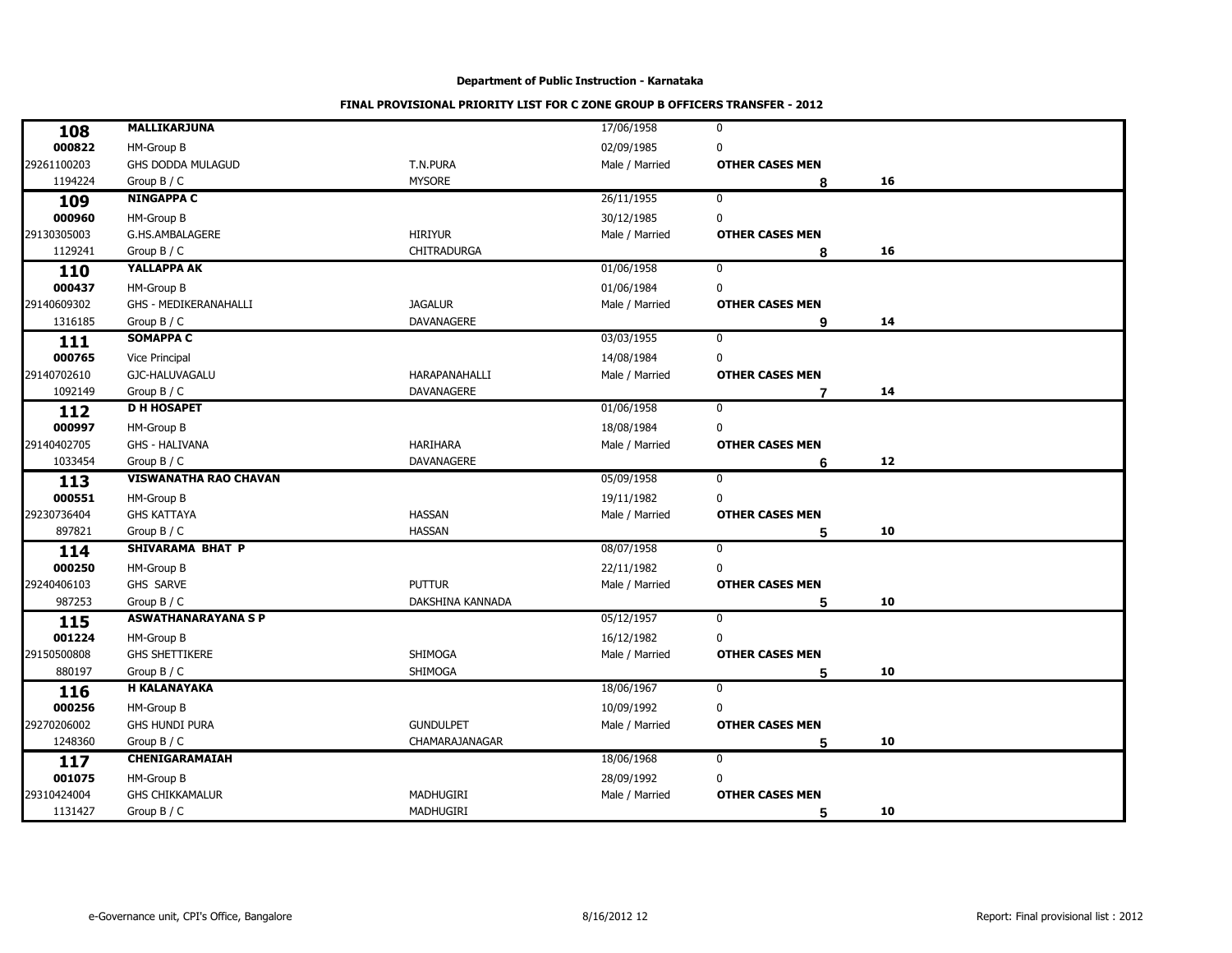| <b>VENKATARAMU C V</b><br>06/04/1962<br>$\mathbf 0$<br>118<br>000128<br>HM-Group B<br>30/09/1992<br>0<br>29320701403<br>G HS HONNAYAKANAHALLI<br>CHANNAPATNA<br>Male / Married<br><b>OTHER CASES MEN</b><br>1151537<br><b>RAMANAGARA</b><br>10<br>Group $B / C$<br>5<br><b>NAGARAJA R</b><br>01/06/1967<br><b>CHITRADURGA</b><br>119<br>001017<br>HM-Group B<br>30/09/1992<br><b>CHITRADURGA</b><br>29130300404<br><b>GHS MARADIHALLI</b><br><b>HIRIYUR</b><br>Male / Married<br><b>OTHER CASES MEN</b><br><b>CHITRADURGA</b><br>1312105<br>Group B / C<br>10<br>5<br><b>MALLIKARJUNA D</b><br>04/06/1967<br>0<br>120<br>000924<br>HM-Group B<br>19/07/1994<br>$\mathbf 0$<br>29130307708<br><b>G.H.S KODIHALLI</b><br><b>HIRIYUR</b><br>Male / Married<br><b>OTHER CASES MEN</b><br><b>CHITRADURGA</b><br>1313692<br>Group $B / C$<br>10<br>5<br>28/07/1969<br><b>CHITTAIAH H</b><br>$\mathbf 0$<br>121<br>000885<br>HM-Group B<br>17/05/2007<br>0<br>29310409303<br><b>GHS BEDATTUR</b><br><b>MADHUGIRI</b><br>Male / Married<br><b>OTHER CASES MEN</b><br>1289785<br>MADHUGIRI<br>Group B / C<br>10<br>5<br><b>MARISWAMY H P</b><br>02/04/1962<br>0<br>122<br>000607<br>HM-Group B<br>30/05/2007<br>0<br>29220416702<br><b>GHS THIMMANAHOSUR</b><br>MANDYA SOUTH<br>Male / Married<br><b>OTHER CASES MEN</b><br>1529750<br>MANDYA<br>10<br>Group $B / C$<br>5<br>08/04/1953<br>$\mathbf 0$<br><b>NARAYANAPPA K</b><br>123<br>000907<br>15/06/1978<br>0<br>HM-Group B<br>29290516902<br><b>GHS NAKKALAHALLI</b><br>GOWRIBIDANUR<br>Male / Married<br><b>OTHER CASES MEN</b><br>1004083<br>CHIKKABALLAPURA<br>8<br>Group $B / C$<br>Δ<br><b>THIMMAIAH A</b><br>25/03/1955<br>0<br>124<br>000903<br>0<br><b>HM-Group B</b><br>06/08/1979 |
|------------------------------------------------------------------------------------------------------------------------------------------------------------------------------------------------------------------------------------------------------------------------------------------------------------------------------------------------------------------------------------------------------------------------------------------------------------------------------------------------------------------------------------------------------------------------------------------------------------------------------------------------------------------------------------------------------------------------------------------------------------------------------------------------------------------------------------------------------------------------------------------------------------------------------------------------------------------------------------------------------------------------------------------------------------------------------------------------------------------------------------------------------------------------------------------------------------------------------------------------------------------------------------------------------------------------------------------------------------------------------------------------------------------------------------------------------------------------------------------------------------------------------------------------------------------------------------------------------------------------------------------------------------------------------------------------------------------------------------------|
|                                                                                                                                                                                                                                                                                                                                                                                                                                                                                                                                                                                                                                                                                                                                                                                                                                                                                                                                                                                                                                                                                                                                                                                                                                                                                                                                                                                                                                                                                                                                                                                                                                                                                                                                          |
|                                                                                                                                                                                                                                                                                                                                                                                                                                                                                                                                                                                                                                                                                                                                                                                                                                                                                                                                                                                                                                                                                                                                                                                                                                                                                                                                                                                                                                                                                                                                                                                                                                                                                                                                          |
|                                                                                                                                                                                                                                                                                                                                                                                                                                                                                                                                                                                                                                                                                                                                                                                                                                                                                                                                                                                                                                                                                                                                                                                                                                                                                                                                                                                                                                                                                                                                                                                                                                                                                                                                          |
|                                                                                                                                                                                                                                                                                                                                                                                                                                                                                                                                                                                                                                                                                                                                                                                                                                                                                                                                                                                                                                                                                                                                                                                                                                                                                                                                                                                                                                                                                                                                                                                                                                                                                                                                          |
|                                                                                                                                                                                                                                                                                                                                                                                                                                                                                                                                                                                                                                                                                                                                                                                                                                                                                                                                                                                                                                                                                                                                                                                                                                                                                                                                                                                                                                                                                                                                                                                                                                                                                                                                          |
|                                                                                                                                                                                                                                                                                                                                                                                                                                                                                                                                                                                                                                                                                                                                                                                                                                                                                                                                                                                                                                                                                                                                                                                                                                                                                                                                                                                                                                                                                                                                                                                                                                                                                                                                          |
|                                                                                                                                                                                                                                                                                                                                                                                                                                                                                                                                                                                                                                                                                                                                                                                                                                                                                                                                                                                                                                                                                                                                                                                                                                                                                                                                                                                                                                                                                                                                                                                                                                                                                                                                          |
|                                                                                                                                                                                                                                                                                                                                                                                                                                                                                                                                                                                                                                                                                                                                                                                                                                                                                                                                                                                                                                                                                                                                                                                                                                                                                                                                                                                                                                                                                                                                                                                                                                                                                                                                          |
|                                                                                                                                                                                                                                                                                                                                                                                                                                                                                                                                                                                                                                                                                                                                                                                                                                                                                                                                                                                                                                                                                                                                                                                                                                                                                                                                                                                                                                                                                                                                                                                                                                                                                                                                          |
|                                                                                                                                                                                                                                                                                                                                                                                                                                                                                                                                                                                                                                                                                                                                                                                                                                                                                                                                                                                                                                                                                                                                                                                                                                                                                                                                                                                                                                                                                                                                                                                                                                                                                                                                          |
|                                                                                                                                                                                                                                                                                                                                                                                                                                                                                                                                                                                                                                                                                                                                                                                                                                                                                                                                                                                                                                                                                                                                                                                                                                                                                                                                                                                                                                                                                                                                                                                                                                                                                                                                          |
|                                                                                                                                                                                                                                                                                                                                                                                                                                                                                                                                                                                                                                                                                                                                                                                                                                                                                                                                                                                                                                                                                                                                                                                                                                                                                                                                                                                                                                                                                                                                                                                                                                                                                                                                          |
|                                                                                                                                                                                                                                                                                                                                                                                                                                                                                                                                                                                                                                                                                                                                                                                                                                                                                                                                                                                                                                                                                                                                                                                                                                                                                                                                                                                                                                                                                                                                                                                                                                                                                                                                          |
|                                                                                                                                                                                                                                                                                                                                                                                                                                                                                                                                                                                                                                                                                                                                                                                                                                                                                                                                                                                                                                                                                                                                                                                                                                                                                                                                                                                                                                                                                                                                                                                                                                                                                                                                          |
|                                                                                                                                                                                                                                                                                                                                                                                                                                                                                                                                                                                                                                                                                                                                                                                                                                                                                                                                                                                                                                                                                                                                                                                                                                                                                                                                                                                                                                                                                                                                                                                                                                                                                                                                          |
|                                                                                                                                                                                                                                                                                                                                                                                                                                                                                                                                                                                                                                                                                                                                                                                                                                                                                                                                                                                                                                                                                                                                                                                                                                                                                                                                                                                                                                                                                                                                                                                                                                                                                                                                          |
|                                                                                                                                                                                                                                                                                                                                                                                                                                                                                                                                                                                                                                                                                                                                                                                                                                                                                                                                                                                                                                                                                                                                                                                                                                                                                                                                                                                                                                                                                                                                                                                                                                                                                                                                          |
|                                                                                                                                                                                                                                                                                                                                                                                                                                                                                                                                                                                                                                                                                                                                                                                                                                                                                                                                                                                                                                                                                                                                                                                                                                                                                                                                                                                                                                                                                                                                                                                                                                                                                                                                          |
|                                                                                                                                                                                                                                                                                                                                                                                                                                                                                                                                                                                                                                                                                                                                                                                                                                                                                                                                                                                                                                                                                                                                                                                                                                                                                                                                                                                                                                                                                                                                                                                                                                                                                                                                          |
|                                                                                                                                                                                                                                                                                                                                                                                                                                                                                                                                                                                                                                                                                                                                                                                                                                                                                                                                                                                                                                                                                                                                                                                                                                                                                                                                                                                                                                                                                                                                                                                                                                                                                                                                          |
|                                                                                                                                                                                                                                                                                                                                                                                                                                                                                                                                                                                                                                                                                                                                                                                                                                                                                                                                                                                                                                                                                                                                                                                                                                                                                                                                                                                                                                                                                                                                                                                                                                                                                                                                          |
|                                                                                                                                                                                                                                                                                                                                                                                                                                                                                                                                                                                                                                                                                                                                                                                                                                                                                                                                                                                                                                                                                                                                                                                                                                                                                                                                                                                                                                                                                                                                                                                                                                                                                                                                          |
|                                                                                                                                                                                                                                                                                                                                                                                                                                                                                                                                                                                                                                                                                                                                                                                                                                                                                                                                                                                                                                                                                                                                                                                                                                                                                                                                                                                                                                                                                                                                                                                                                                                                                                                                          |
|                                                                                                                                                                                                                                                                                                                                                                                                                                                                                                                                                                                                                                                                                                                                                                                                                                                                                                                                                                                                                                                                                                                                                                                                                                                                                                                                                                                                                                                                                                                                                                                                                                                                                                                                          |
|                                                                                                                                                                                                                                                                                                                                                                                                                                                                                                                                                                                                                                                                                                                                                                                                                                                                                                                                                                                                                                                                                                                                                                                                                                                                                                                                                                                                                                                                                                                                                                                                                                                                                                                                          |
|                                                                                                                                                                                                                                                                                                                                                                                                                                                                                                                                                                                                                                                                                                                                                                                                                                                                                                                                                                                                                                                                                                                                                                                                                                                                                                                                                                                                                                                                                                                                                                                                                                                                                                                                          |
| 29290506303<br><b>GHS GADARE</b><br>GOWRIBIDANUR<br>Male / Married<br><b>OTHER CASES MEN</b>                                                                                                                                                                                                                                                                                                                                                                                                                                                                                                                                                                                                                                                                                                                                                                                                                                                                                                                                                                                                                                                                                                                                                                                                                                                                                                                                                                                                                                                                                                                                                                                                                                             |
| 654571<br>CHIKKABALLAPURA<br>Group B / C<br>8<br>4                                                                                                                                                                                                                                                                                                                                                                                                                                                                                                                                                                                                                                                                                                                                                                                                                                                                                                                                                                                                                                                                                                                                                                                                                                                                                                                                                                                                                                                                                                                                                                                                                                                                                       |
| 05/05/1953<br>$\mathbf 0$<br><b>MANOHARA R</b><br>125                                                                                                                                                                                                                                                                                                                                                                                                                                                                                                                                                                                                                                                                                                                                                                                                                                                                                                                                                                                                                                                                                                                                                                                                                                                                                                                                                                                                                                                                                                                                                                                                                                                                                    |
| 000016<br>$\pmb{0}$<br>HM-Group B<br>09/08/1980                                                                                                                                                                                                                                                                                                                                                                                                                                                                                                                                                                                                                                                                                                                                                                                                                                                                                                                                                                                                                                                                                                                                                                                                                                                                                                                                                                                                                                                                                                                                                                                                                                                                                          |
| 29230726102<br><b>HASSAN</b><br>GHS S. DEVIHALLY<br>Male / Married<br><b>OTHER CASES MEN</b>                                                                                                                                                                                                                                                                                                                                                                                                                                                                                                                                                                                                                                                                                                                                                                                                                                                                                                                                                                                                                                                                                                                                                                                                                                                                                                                                                                                                                                                                                                                                                                                                                                             |
| 953515<br><b>HASSAN</b><br>Group $B / C$<br>8<br>Δ                                                                                                                                                                                                                                                                                                                                                                                                                                                                                                                                                                                                                                                                                                                                                                                                                                                                                                                                                                                                                                                                                                                                                                                                                                                                                                                                                                                                                                                                                                                                                                                                                                                                                       |
| <b>K N RAMAKRISHNAPPA</b><br>04/05/1955<br>0<br>126                                                                                                                                                                                                                                                                                                                                                                                                                                                                                                                                                                                                                                                                                                                                                                                                                                                                                                                                                                                                                                                                                                                                                                                                                                                                                                                                                                                                                                                                                                                                                                                                                                                                                      |
| 000576<br>01/06/1984<br>0<br>HM-Group B                                                                                                                                                                                                                                                                                                                                                                                                                                                                                                                                                                                                                                                                                                                                                                                                                                                                                                                                                                                                                                                                                                                                                                                                                                                                                                                                                                                                                                                                                                                                                                                                                                                                                                  |
| 29291108907<br><b>SIDLAGHATTA</b><br><b>OTHER CASES MEN</b><br><b>GHS GANJIGUNTE</b><br>Male / Married                                                                                                                                                                                                                                                                                                                                                                                                                                                                                                                                                                                                                                                                                                                                                                                                                                                                                                                                                                                                                                                                                                                                                                                                                                                                                                                                                                                                                                                                                                                                                                                                                                   |
| 114809<br>CHIKKABALLAPURA<br>8<br>Group $B / C$<br>4                                                                                                                                                                                                                                                                                                                                                                                                                                                                                                                                                                                                                                                                                                                                                                                                                                                                                                                                                                                                                                                                                                                                                                                                                                                                                                                                                                                                                                                                                                                                                                                                                                                                                     |
| <b>NAGESH M</b><br>$\mathbf 0$<br>01/01/1960<br>127                                                                                                                                                                                                                                                                                                                                                                                                                                                                                                                                                                                                                                                                                                                                                                                                                                                                                                                                                                                                                                                                                                                                                                                                                                                                                                                                                                                                                                                                                                                                                                                                                                                                                      |
| 000492<br>27/06/1984<br>HM-Group B<br>0                                                                                                                                                                                                                                                                                                                                                                                                                                                                                                                                                                                                                                                                                                                                                                                                                                                                                                                                                                                                                                                                                                                                                                                                                                                                                                                                                                                                                                                                                                                                                                                                                                                                                                  |
| 29190703503<br><b>KOLAR</b><br><b>GHS BELAMARANAHALLI</b><br>Male / Married<br><b>OTHER CASES MEN</b>                                                                                                                                                                                                                                                                                                                                                                                                                                                                                                                                                                                                                                                                                                                                                                                                                                                                                                                                                                                                                                                                                                                                                                                                                                                                                                                                                                                                                                                                                                                                                                                                                                    |
| <b>KOLAR</b><br>114776<br>8<br>Group $B / C$<br>4                                                                                                                                                                                                                                                                                                                                                                                                                                                                                                                                                                                                                                                                                                                                                                                                                                                                                                                                                                                                                                                                                                                                                                                                                                                                                                                                                                                                                                                                                                                                                                                                                                                                                        |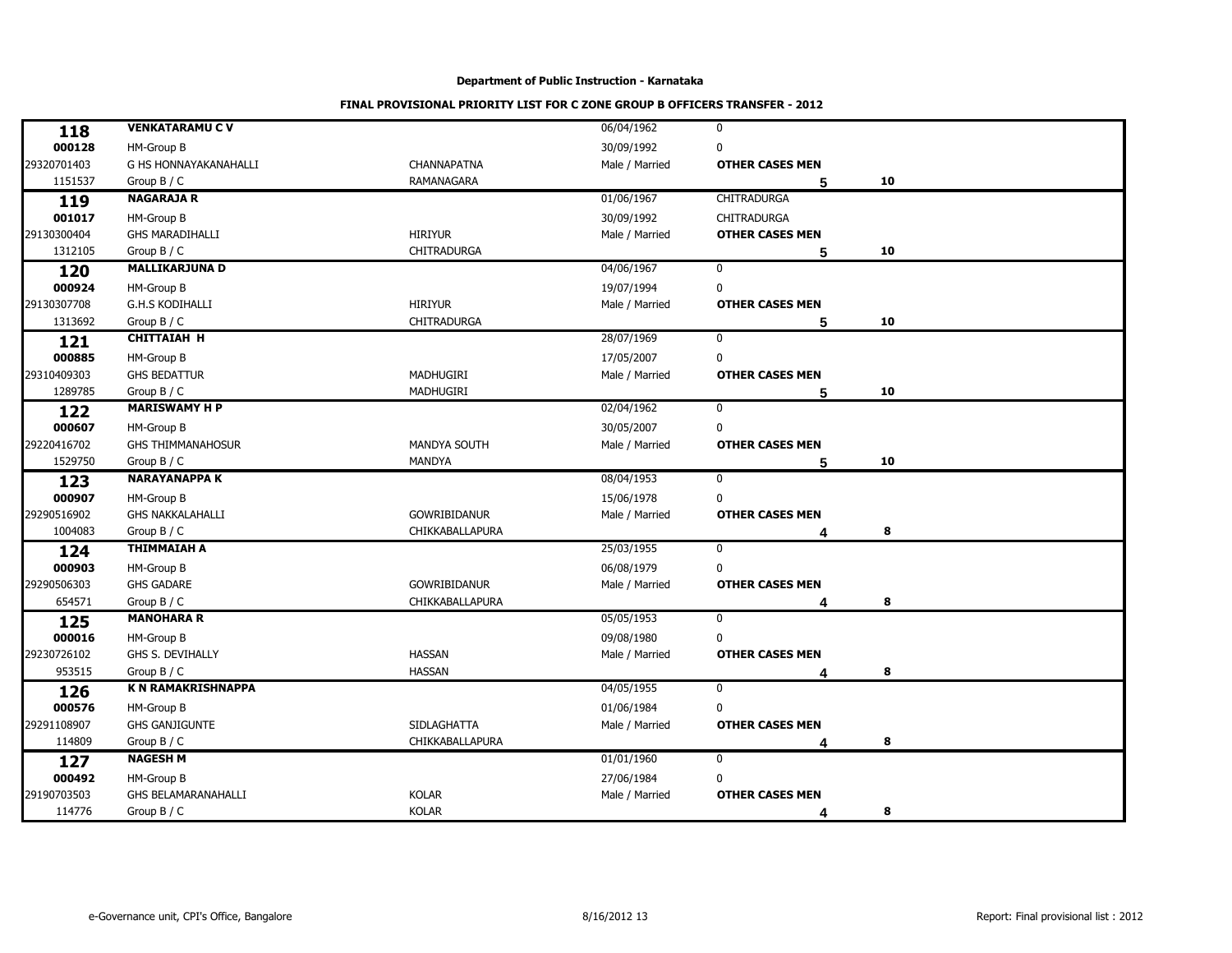| 128         | <b>SHIVA SWAMY B M</b>    |                        | 07/04/1954     | $\mathbf 0$            |   |  |
|-------------|---------------------------|------------------------|----------------|------------------------|---|--|
| 000911      | HM-Group B                |                        | 13/08/1984     | $\mathbf 0$            |   |  |
| 29320607505 | <b>GHS THOREDODDI</b>     | RAMANAGARA             | Male / Married | <b>OTHER CASES MEN</b> |   |  |
| 1071372     | Group $B / C$             | <b>RAMANAGARA</b>      |                | Δ                      | 8 |  |
| 129         | <b>KT PUNDARIKA</b>       |                        | 07/09/1954     | $\mathbf 0$            |   |  |
| 000737      | HM-Group B                |                        | 16/08/1984     | $\mathbf 0$            |   |  |
| 29240500408 | GHS AJJAVARA              | <b>SULLIA</b>          | Male / Married | <b>OTHER CASES MEN</b> |   |  |
| 998275      | Group B / C               | DAKSHINA KANNADA       |                | 4                      | 8 |  |
| 130         | <b>KUMARAPPA GN</b>       |                        | 24/05/1955     | $\mathbf 0$            |   |  |
| 000964      | HM-Group B                |                        | 17/08/1984     | $\mathbf 0$            |   |  |
| 29170709506 | GHS DARADAHALLI           | MOODIGERE              | Male / Married | <b>OTHER CASES MEN</b> |   |  |
| 1077328     | Group $B / C$             | CHIKKAMANGALORE        |                | Δ                      | 8 |  |
| 131         | <b>KRISHNAPPA</b>         |                        | 14/01/1959     | $\mathbf 0$            |   |  |
| 000933      | HM-Group B                |                        | 17/08/1984     | $\mathbf 0$            |   |  |
| 29230102202 | <b>GHS CHIKKAKANAGALU</b> | <b>ALUR</b>            | Male / Married | <b>OTHER CASES MEN</b> |   |  |
| 1195560     | Group $B / C$             | <b>HASSAN</b>          |                | Δ                      | 8 |  |
| 132         | <b>SUNDARESHA UK</b>      |                        | 29/03/1959     | $\mathbf 0$            |   |  |
| 000776      | HM-Group B                |                        | 31/10/1984     | $\mathbf 0$            |   |  |
| 29230105102 | GHS HONNENAHALLY KUDIGE   | <b>ALUR</b>            | Male / Married | <b>OTHER CASES MEN</b> |   |  |
| 1562931     | Group B / C               | <b>HASSAN</b>          |                | Δ                      | 8 |  |
| 133         | <b>GOVINDAPPA C</b>       |                        | 04/02/1961     | $\mathbf 0$            |   |  |
| 000769      | HM-Group B                |                        | 10/12/1984     | $\mathbf 0$            |   |  |
| 29230114902 | <b>GHS KALLARE</b>        | <b>ALUR</b>            | Male / Married | <b>OTHER CASES MEN</b> |   |  |
| 1855702     | Group B / C               | <b>HASSAN</b>          |                | Δ                      | 8 |  |
| 134         | <b>K G VIJAYA DEVA</b>    |                        | 22/04/1958     | 0                      |   |  |
| 000616      | HM-Group B                |                        | 13/12/1984     | $\mathbf 0$            |   |  |
| 29150200802 | <b>GHS HOSANADU</b>       | <b>HOSANAGAR</b>       | Male / Married | <b>OTHER CASES MEN</b> |   |  |
| 1177766     | Group $B / C$             | SHIMOGA                |                | Δ                      | 8 |  |
| 135         | <b>GAVIGOWDA G B</b>      |                        | 20/10/1959     | $\mathbf 0$            |   |  |
| 000080      | HM-Group B                |                        | 14/12/1984     | 0                      |   |  |
| 29220533302 | <b>GHS T.CHANNAPURA</b>   | NAGAMANGALA            | Male / Married | <b>OTHER CASES MEN</b> |   |  |
| 1072028     | Group B / C               | MANDYA                 |                | Δ                      | 8 |  |
| 136         | <b>PARAMESWARA T R</b>    |                        | 01/06/1961     | 0                      |   |  |
| 000627      | HM-Group B                |                        | 26/12/1984     | $\mathbf 0$            |   |  |
| 29170700305 | GHS HORANADU              | <b>MOODIGERE</b>       | Male / Married | <b>OTHER CASES MEN</b> |   |  |
| 2077706     | Group $B / C$             | CHIKKAMANGALORE        |                | Δ                      | 8 |  |
| 137         | <b>RAMANA REDDY KN</b>    |                        | 15/11/1960     | $\mathbf 0$            |   |  |
| 000211      | HM-Group B                |                        | 13/03/1985     | $\pmb{0}$              |   |  |
| 29290422102 | <b>GHS KORLAPARTHI</b>    | CHINTAMANI             | Male / Married | <b>OTHER CASES MEN</b> |   |  |
| 1148509     | Group $B / C$             | <b>CHIKKABALLAPURA</b> |                |                        | 8 |  |
|             |                           |                        |                | 4                      |   |  |